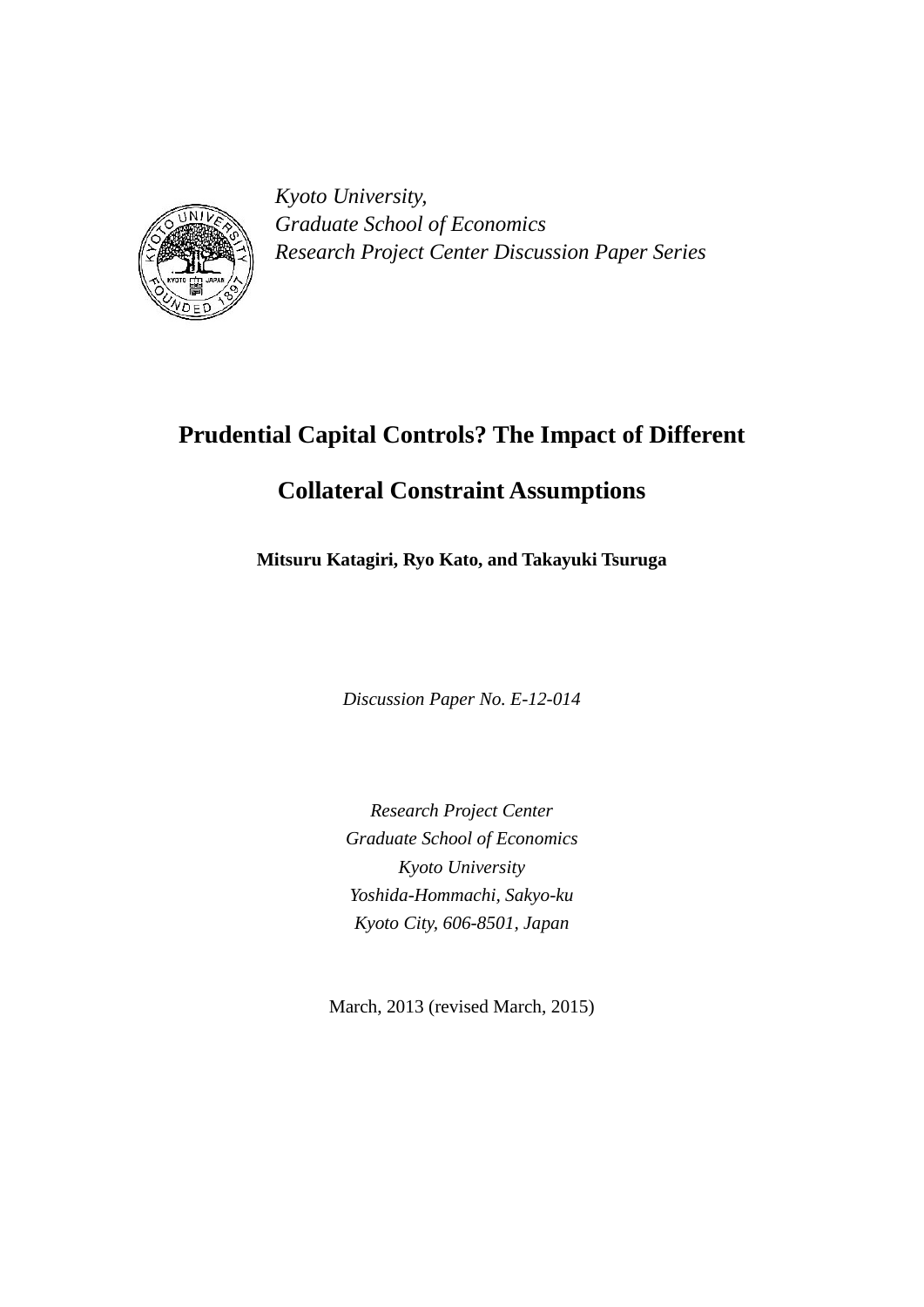# Prudential Capital Controls or Bailouts? The Impact of Different Collateral Constraint Assumptions<sup>\*</sup>

Mitsuru Katagiri $\frac{1}{2}$  Ryo Kato $\frac{4}{3}$  and Takayuki Tsuruga $\frac{5}{3}$ 

March 2015

#### Abstract

A fast growing literature on small open economy models with pecuniary externalities has provided the theoretical grounds for the policy analysis of macro prudential regulations. Using the framework of Jeanne and Korinek (2010), we investigate whether a subsidy on debt during crises as a form of bailout can outperform prudential capital controls. We show that the result depends on the functional form of the collateral constraint faced by households. If households collateralize their assets that they purchase at the same time as their borrowing, subsidizing debt during crises is preferable. If, on the other hand, the maximum borrowing is constrained by the value of their assets that they have purchased before they borrow, a stronger case can be made for prudential capital controls.

JEL Classification: E32, F38, G01, G18

Keywords: Financial crises, Credit externalities, Bailouts, Macroprudential policies

We would like to Gianluca Benigno, Timothy Kam, Takashi Kamihigashi, Shigeto Kitano, Keiichiro Kobayashi, Teruyoshi Kobayashi, Césaire Meh, Eric R. Young and the staff of Bank of Japan for helpful comments. We also thank seminar and conference participants at Hitotsubashi University, Kobe University, National Graduate Institute for Policy Studies, Victoria University of Wellington, the 14th Annual Macro Conference, the 10th Biennial Pacific Rim Conference, the 18th Australasian Macroeconomic Workshop, the Society for Economic Dynamics Meeting, the 19th International Conference of Computing in Economics and Finance, the Asian Meeting of the Econometric Society, and the 2013 Annual Meeting of Japan Society of Monetary Economics for helpful discussions. Takayuki Tsuruga gratefully acknowledges the financial support of a Grant-in-Aid for Scientific Research (24730269). Views expressed in this paper are those of the authors and do not necessarily reflect the official views of the Bank of Japan.

<sup>&</sup>lt;sup>†</sup>Bank of Japan; e-mail: mitsuru.katagiri@boj.or.jp

<sup>&</sup>lt;sup>‡</sup>Bank of Japan; e-mail: ryou.katou@boj.or.jp

<sup>&</sup>lt;sup>§</sup>Graduate School of Economics, Kyoto University and the Centre for Applied Macroeconomic Analysis; e-mail: tsuruga@econ.kyoto-u.ac.jp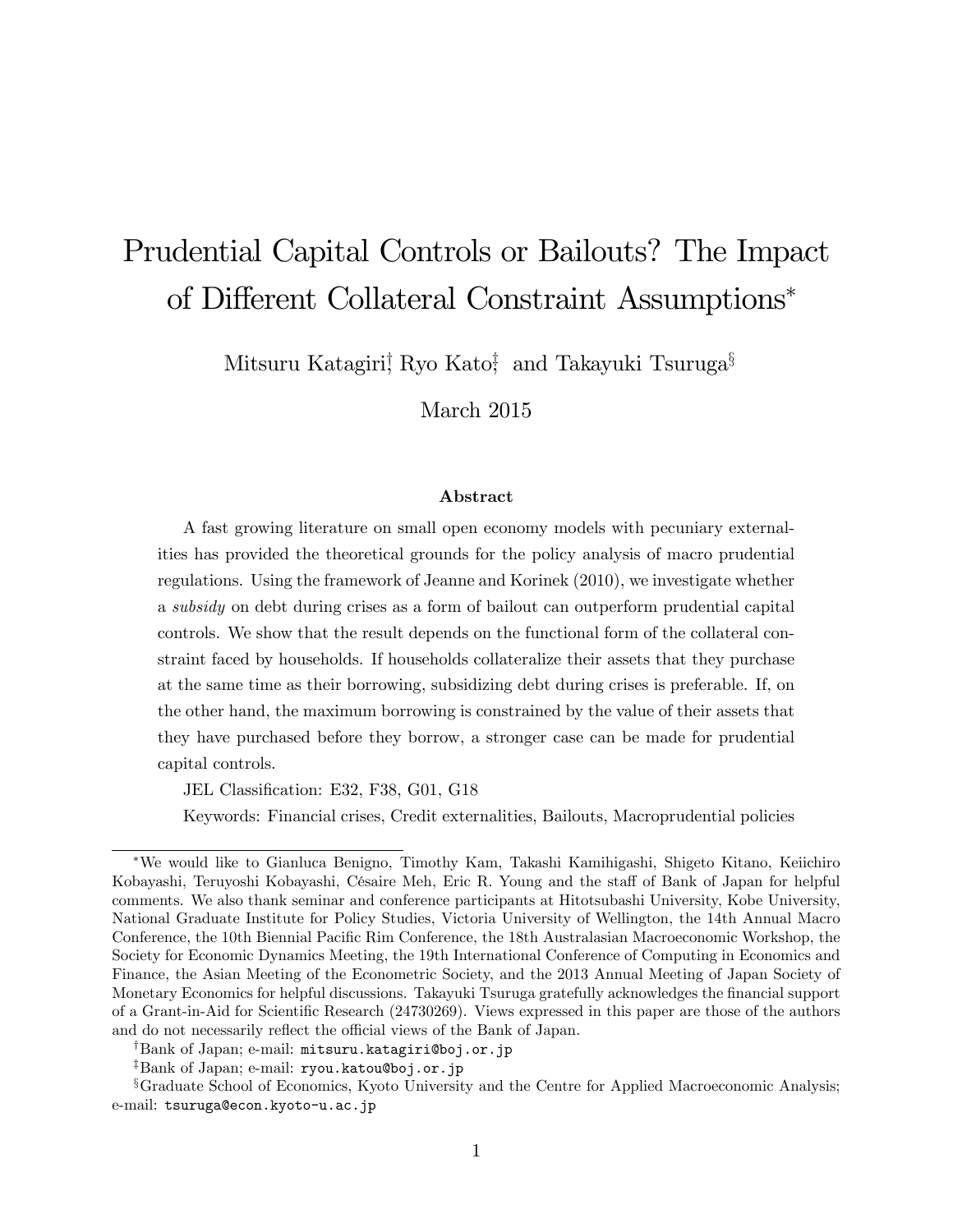### 1 Introduction

Should policymakers in emerging market economies rely on macro prudential policies during normal times or bail out borrowers at the time of a financial crisis? Recent studies have highlighted the importance of prudential controls on cross-border capital flows and macro prudential regulations to prevent inefficient boom-bust cycles. Among others, Jeanne and Korinek (2010, hereafter JK), Bianchi (2011), and Bianchi and Mendoza (2012) emphasize that market-determined asset prices can generate pecuniary externalities that distort financing decisions of economic agents. A key ingredient in their models is an occasionally binding collateral constraint that depends on the market value of the collateral. Based on the framework with this constraint, these early studies advocate that the government should preemptively impose a Pigouvian tax on debt during normal times and internalize the externalities.<sup>1</sup>

This paper extends the JK model to consider policy prescriptions for coping with crises. In particular, we consider two assumptions on the collateral constraint and investigate how the difference in the assumptions affects policy prescriptions for coping with crises. The two collateral constraints differ in the timing in which households' assets are collateralized. To emphasize the timing, we call the collateral constraints either a "beginning-of-period" or an "end-of-period" collateral constraint. The "beginning-of-period" collateral constraint is assumed in JK. Under this constraint, the households collateralize the assets that they have purchased before they borrow. On the other hand, under the "end-of-period" collateral constraints, households collateralize the assets that they purchase at the same time as borrowing. This end-of-period collateral constraint has also been employed by other studies (e.g., Kiyotaki and Moore, 1997 and Bianchi and Mendoza, 2012).

We find that the choice between the two assumptions is not innocuous. We show that, under the beginning-of-period collateral constraint, subsidizing debt during crises cannot achieve better allocation than that under the laissez-faire economy. In other words, the bailout is neutral. By contrast, subsidizing debt during crises can achieve the first-best allocation if households are subject to an "end-of-period" collateral constraint.

Our results suggest that policymakers should have knowledge of the structure of the collateral constraint that the households are faced with. As JK and others suggested, prudential

<sup>&</sup>lt;sup>1</sup>More recent papers include Benigno, Chen, Otrok, Rebucci, and Young (2012a, 2012b, 2013), Bianchi  $(2013)$ , Bianchi and Mendoza  $(2013)$ , Dávilla  $(2011)$ , Jeanne and Korinek  $(2012)$ , Korinek and Simsek  $(2013)$ . Farhi and Werning (2012, 2013) and Schmitt-Grohé and Uribe (2012, 2013) argue for the prudential capital controls under the nominal price or wage rigidities.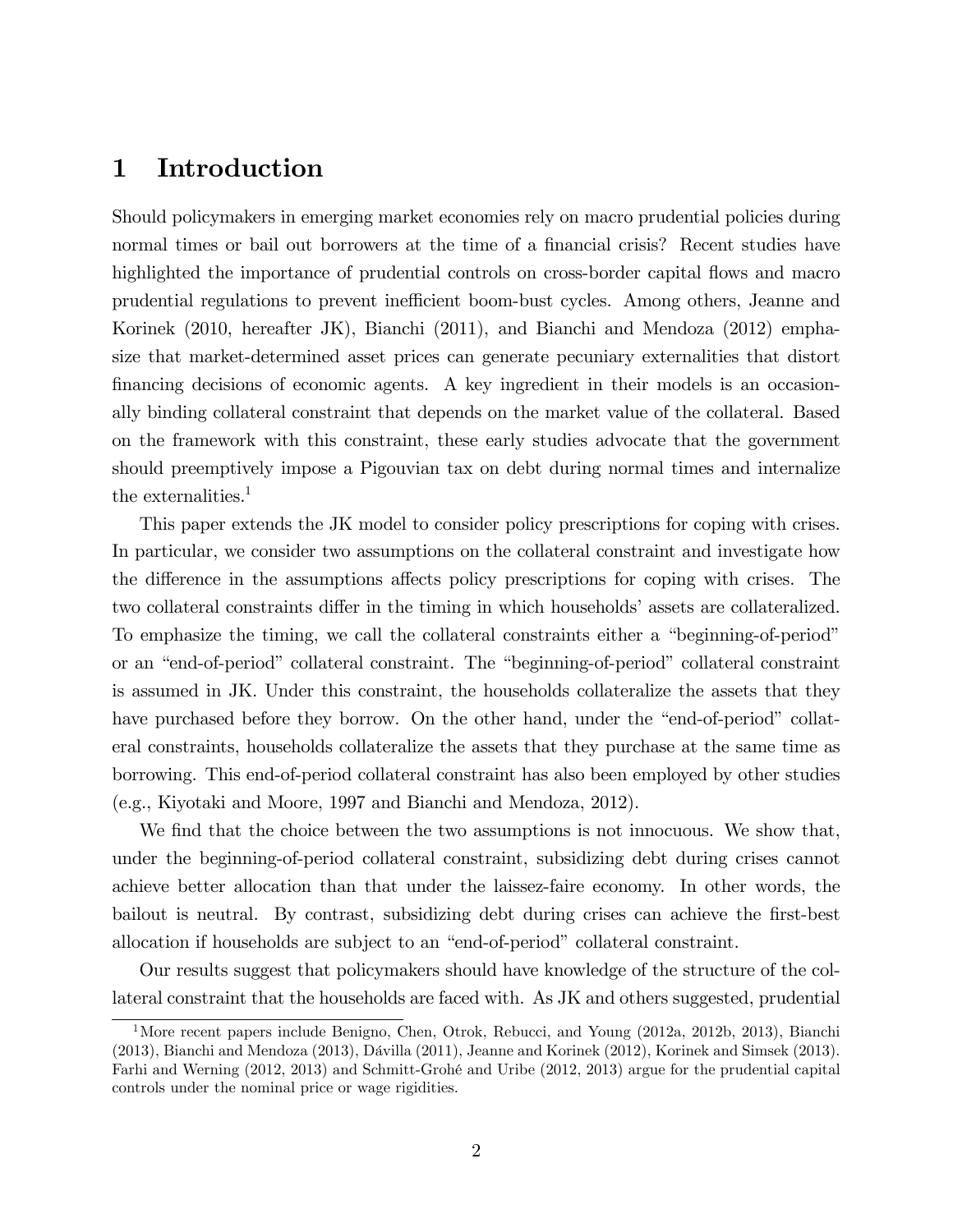capital controls can achieve the second-best allocation. If the beginning-of-period collateral constraint is a more plausible assumption, a policy prescription is that policymakers should rely on the prudential capital controls via the Pigouvian tax on debt. This is because a bailout through subsidizing debt is neutral in terms of welfare. Conversely, under the endof-period collateral constraint, the bailout can achieve the Örst-best allocation and thus is more desirable than the prudential capital controls.

In the literature, early studies have noted that the government can restore the Örst-best allocation in some models with an occasionally binding collateral constraint. For example, using a model similar to Bianchi (2011), Benigno, Chen, Otrok, Rebucci, and Young (2012a, hereafter BCORY) show that, if the government can use additional distortionary policy instruments on top of capital controls (e.g., a price support policy in the form of a subsidy on collateral or collateralized nontradable goods), then the collateral constraint can always be removed and the government can achieve the first-best allocation.<sup>2</sup> Our finding starkly contrasts with BCORY. In this paper, "bailout" refers to the subsidy on foreign debt. To keep the comparison between prudential capital controls and bailouts fair, we assume that the government is given a single policy instrument that affects the cost of borrowing from abroad (i.e., intervention in the credit market). In our model, the government can achieve the first-best allocation without relying on additional distortionary policy measures such as outright purchase of the collateral and subsidy on nontradable good consumption.

If bailouts are theoretically desirable, the next question for policymakers would be whether the bailouts are practically feasible. To answer this question, the present paper also performs numerical experiments and assesses the size and frequency of policy interventions in credit markets. Our assessment suggests that strong expectations for bailouts akin to moral hazard lead to an unrealistically large bailout size and a high frequency of intervention. In fact, on average, a large lump-sum tax equivalent to as much as 31.6 percent of annual household income must be imposed to achieve the first-best allocation. On the frequency, the government needs to intervene almost every year. These results point to a large gap compared with the actual observation because very few  $-$  perhaps no  $-$  governments in emerging market economies have embarked on such large bailouts with such high frequency. Our experiments

<sup>&</sup>lt;sup>2</sup>See also Jeanne and Korinek (2012) and Benigno, Chen, Otrok, Rebucci, and Young (2012b) for the case where multiple policy instruments are available for crisis management. Schmitt-Grohé and Uribe (2013) show that the open economy model with downward nominal wage rigidities can give rise to pecuniary externalities. They argue that bailouts by devaluation of the country's currency could restore the first-best allocation. Likewise, using a model of banking, Green (2010) argues that bailouts can lead to a socially efficient outcome.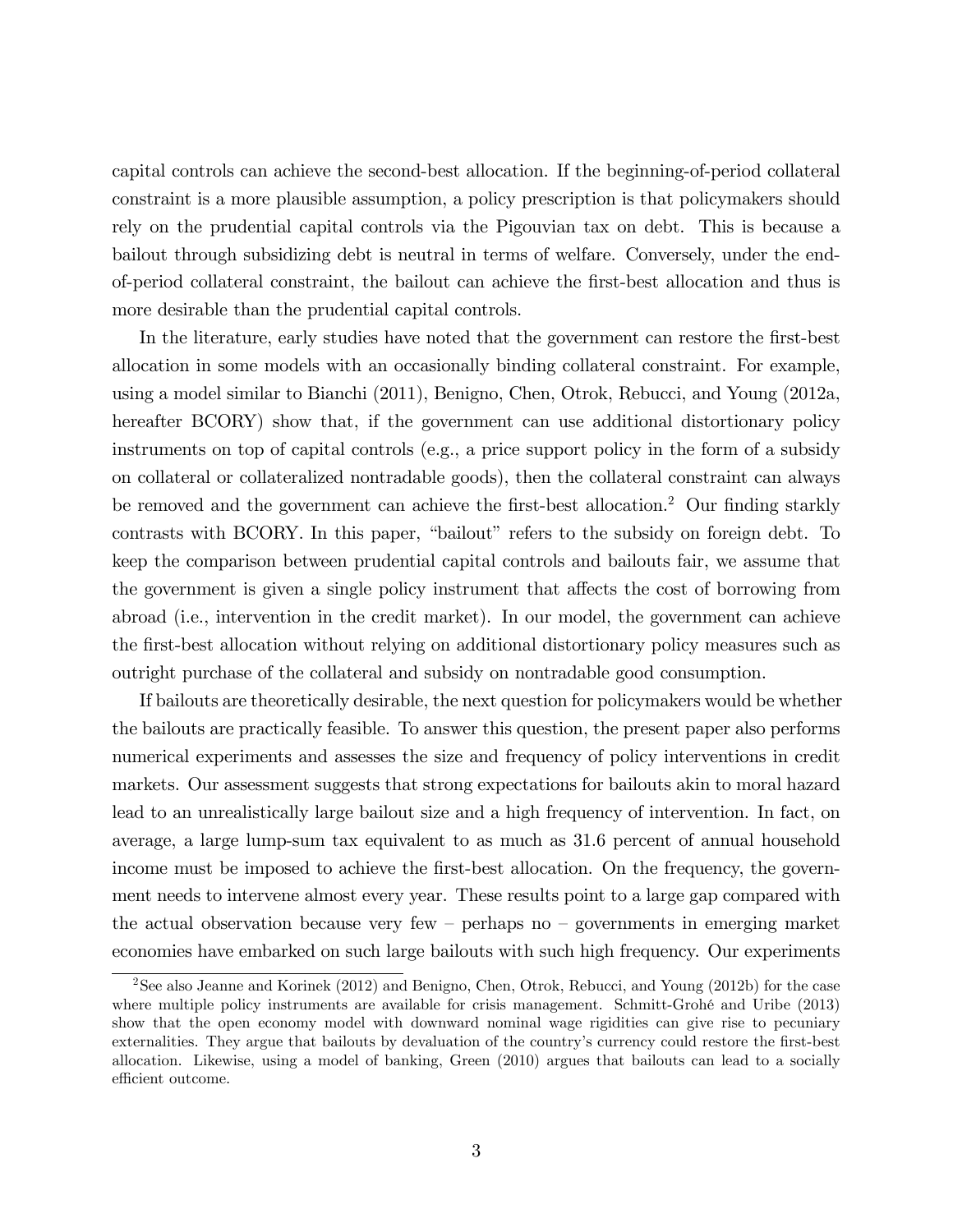suggest that further research be called for to explore what can fill the gap.

This paper is organized as follows. Section 2 introduces the JK model with the two collateral constraints used for our comparisons. Section 3 extends the JK model to consider the optimal debt subsidy as a bailout. Section 4 performs numerical experiments. Section 5 concludes.

### 2 Two collateral constraints

We begin with a small open economy model developed by JK. Suppose that the utility of identical atomistic households is given by  $u(c_0) + u(c_1) + c_2$ , where  $u(c) = c^{1-\sigma}/(1-\sigma)$ ,  $\sigma > 0$ , and  $c_t$  represents consumption in period t. Domestic households' budget constraints for each period are given by

$$
c_0 + p_0 \theta_1 = d_1 + p_0 \tag{1}
$$

$$
c_1 + d_1 + p_1 \theta_2 = e + d_2 + p_1 \theta_1 \tag{2}
$$

$$
c_2 + d_2 = \theta_2 y,\tag{3}
$$

where  $d_t$  is the debt to be repaid at the beginning of the period t and  $\theta_t$  represents the domestic collateral held by the households at the beginning of period  $t$ . Here,  $p_t$  is the price of collateral traded in a competitive market. Throughout all periods, the world interest rate is set to zero for simplicity. At the beginning of period 0, the households hold one unit of collateral. In this period, they borrow  $d_1$  from abroad and purchase  $\theta_1$  as well as the consumption goods.<sup>3</sup> In period 1, the households have three sources of inflow: sales of collateral  $p_1\theta_1$ , new borrowing  $d_2$ , and an endowment e that is not pledgeable to foreign lenders. They use them for consumption  $c_1$ , repaying  $d_1$ , and purchasing collateral  $\theta_2$ . In the final period, the households must repay  $d_2$  after receiving returns on collateral y. Following JK, we assume that the return on collateral can be acquired only by domestic agents and the value of collateral in period 2 is lost after the households receive y. We also assume that the supply of collateral assets is inelastic and normalized to one. In this JK model, the linear utility in period 2 implies that, if there is no collateral constraint, consumption in periods 0 and 1 is unity (i.e., the first-best level of consumption).

The model introduces a collateral constraint for  $d_2$ . As JK discuss, a low value of  $e$ may result in the binding collateral constraint and precipitate a crisis (e.g., sudden stop in

<sup>3</sup>Without loss of generality, the initial value of foreign debt is set to zero.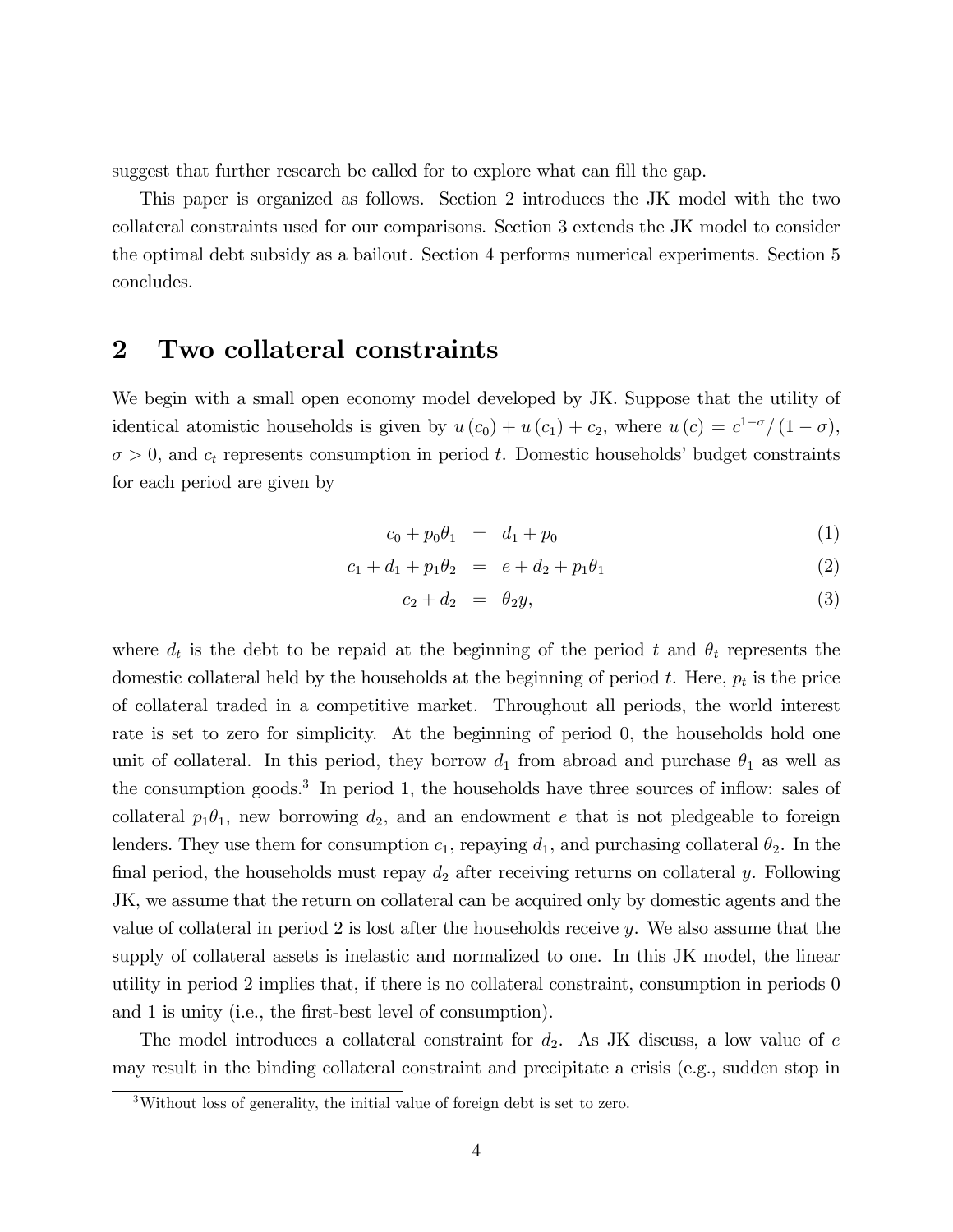capital inflows). With the binding collateral constraint in period 1, the desired borrowing is generally impossible and the households must accept a large reduction in  $c_1$ . As such, period 1 corresponds to the period of a crisis.

### 2.1 The beginning-of-period collateral constraint

Each household faces a collateral constraint of the form

$$
d_2 \le \phi \theta_1 p_1. \tag{4}
$$

Note that, following JK, the borrowing capacity is constrained by the market value of collateral at the *beginning* of period 1. The parameter  $\phi \in (0, 1]$  represents the ceiling on the leverage in the collateral constraint.<sup>4</sup> In a symmetric equilibrium,  $\theta_1$  must be unity because the supply of collateral asset is one. Not surprisingly, pecuniary externalities arise from the feedback loop between the collateral price and borrowing. When a sufficiently low  $e$  takes place, the collateral constraint binds. The households try to prevent consumption reduction by decreasing net demand for their collateral. The households' deleveraging results in declines in collateral prices, and the decline in  $p_1$  further tightens their collateral constraints. While each atomistic household takes  $p_1$  as given, the households' decision as a whole has the general equilibrium effect on  $p_1$ . As a result, the general equilibrium effect cannot be internalized by price-taking households and the laissez-faire equilibrium is not generally Pareto efficient. This result calls for the "macro prudential policies" that have been widely discussed in the literature.<sup>5</sup>

JK show that, in their stochastic model where e is random, a Pigouvian tax  $\tau$  can replicate the second-best allocation solved by the constrained social planner.<sup>6</sup> Replace the period-1 budget constraint (2) by

$$
c_1 + (1 + \tau) d_1 - T + p_1 \theta_2 = e + d_2 + p_1 \theta_1,\tag{5}
$$

where the government runs a balanced budget: the lump-sum transfers  $T$  equal tax on debt

<sup>&</sup>lt;sup>4</sup>We consider a slightly more general constraint because JK assume  $\phi = 1$ .

 ${}^{5}$ Examples of this research include Bianchi (2011), Jeanne and Korinek (2011), Korinek (2011), Bianchi and Mendoza (2012) and Benigno et al. (2012a, 2012b, 2013).

 $6$ See JK for details on the constrained social planner's problem in maximizing the households' utility subject to the resource constraints and the same collateral constraint as that of households.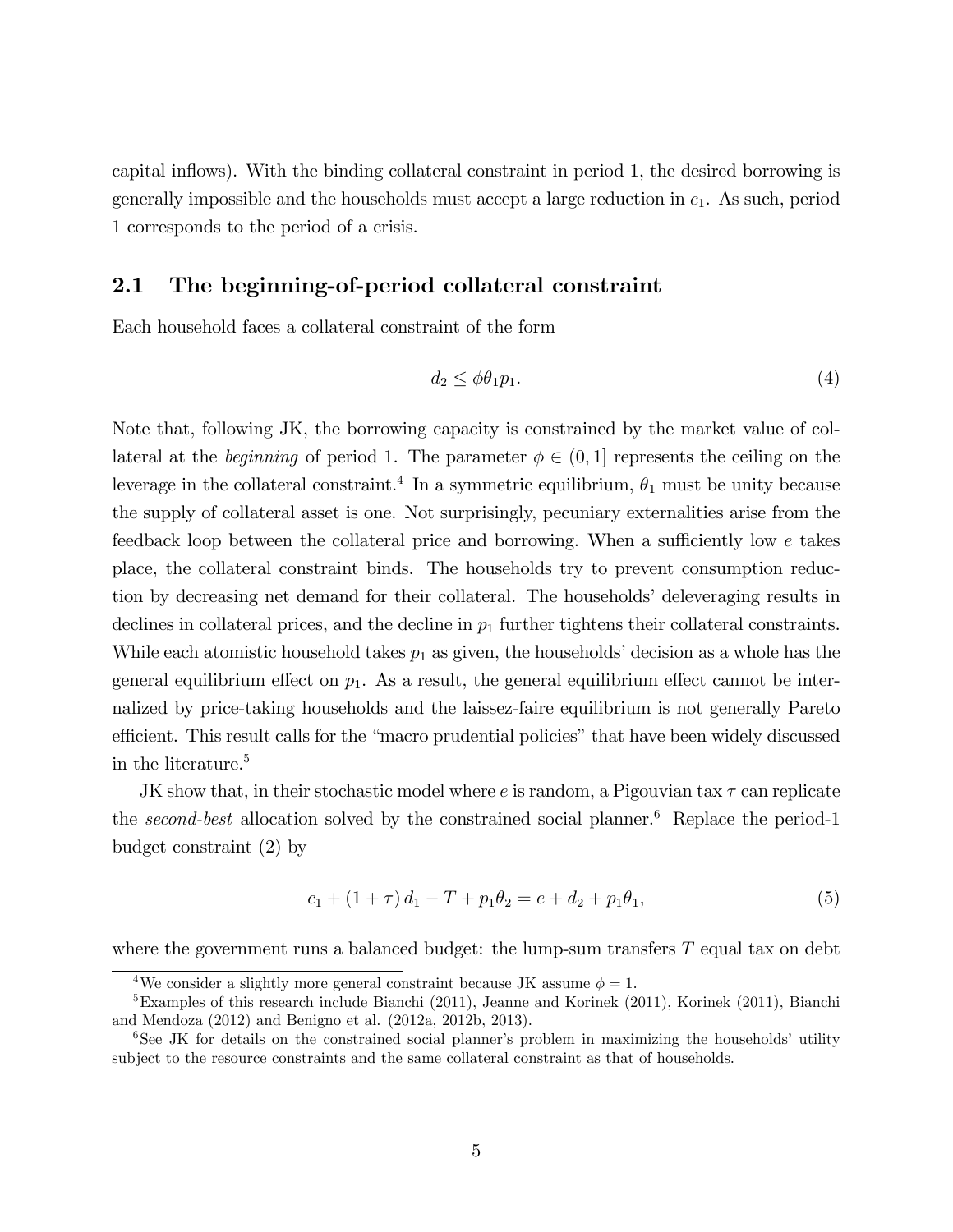$\tau d_1$ . In JK, the following macro prudential tax is proposed:

$$
\tau = \frac{\phi \mathbb{E}_0 \left[ \lambda_{sp} p'(m_1) \right]}{\mathbb{E}_0 \left[ u'(c_1) \right]},\tag{6}
$$

where  $\mathbb{E}_0$  denotes the expectations operator conditional on the information at  $t = 0$ .<sup>7</sup> In  $(6)$ ,  $\lambda_{sp}$  is the Lagrange multiplier for the collateral constraint that the social planner faces,  $u'(c_1)$  denotes the marginal utility of consumption, and  $p'(m_1) > 0$  is the derivative of  $p_1$ with respect to the level of the liquid net worth  $m_1 \equiv e-d_1$ . The shadow price of holding debt  $\lambda_{sp}$  and the asset pricing function  $p(m_1)$  are obtained from the constrained social planner's problem in which she internalizes the general equilibrium effect of  $m_1$  on  $p_1$ .<sup>8</sup> This prudential tax on debt reduces borrowing in the pre-crisis period and can mitigate reductions in asset prices in the crisis period.

### 2.2 The end-of-period collateral constraint

As a variant of the collateral constraint (4), consider

$$
d_2 \le \phi \theta_2 p_1,\tag{7}
$$

where the value of collateral is evaluated by the *end*-of-period holding of collateral  $\theta_2$ , rather than  $\theta_1$ . As discussed in JK, their key results on prudential taxes remain the same across the two collateral constraints:<sup>9</sup> (i) the same collateral constraint in equilibrium (i.e.,  $d_2 \leq \phi p_1$ ); (ii) the same feedback loop between the collateral price and borrowing; and (iii) the same form of the Pigouvian tax. These results remain essentially unaltered even under the infinitehorizon setting.<sup>10</sup>

<sup>&</sup>lt;sup>7</sup>More specifically, the information set does not include the realization of  $e$ .

<sup>&</sup>lt;sup>8</sup>The asset pricing function is given by  $p(m_1) = y/u'(c_1) = y/u'(d_2 + m_1)$  and differs from the asset pricing function under the laissez-faire economy. In other words, JK follow the "constrained efficiency" definition of Kehoe and Levine (1993) in their social planner's problem.

<sup>&</sup>lt;sup>9</sup>See footnote 4 in JK.

 $10$  Jeanne and Korinek (2011) numerically reconfirm the robustness to the assumptions on collateral constraints in Appendix A.2.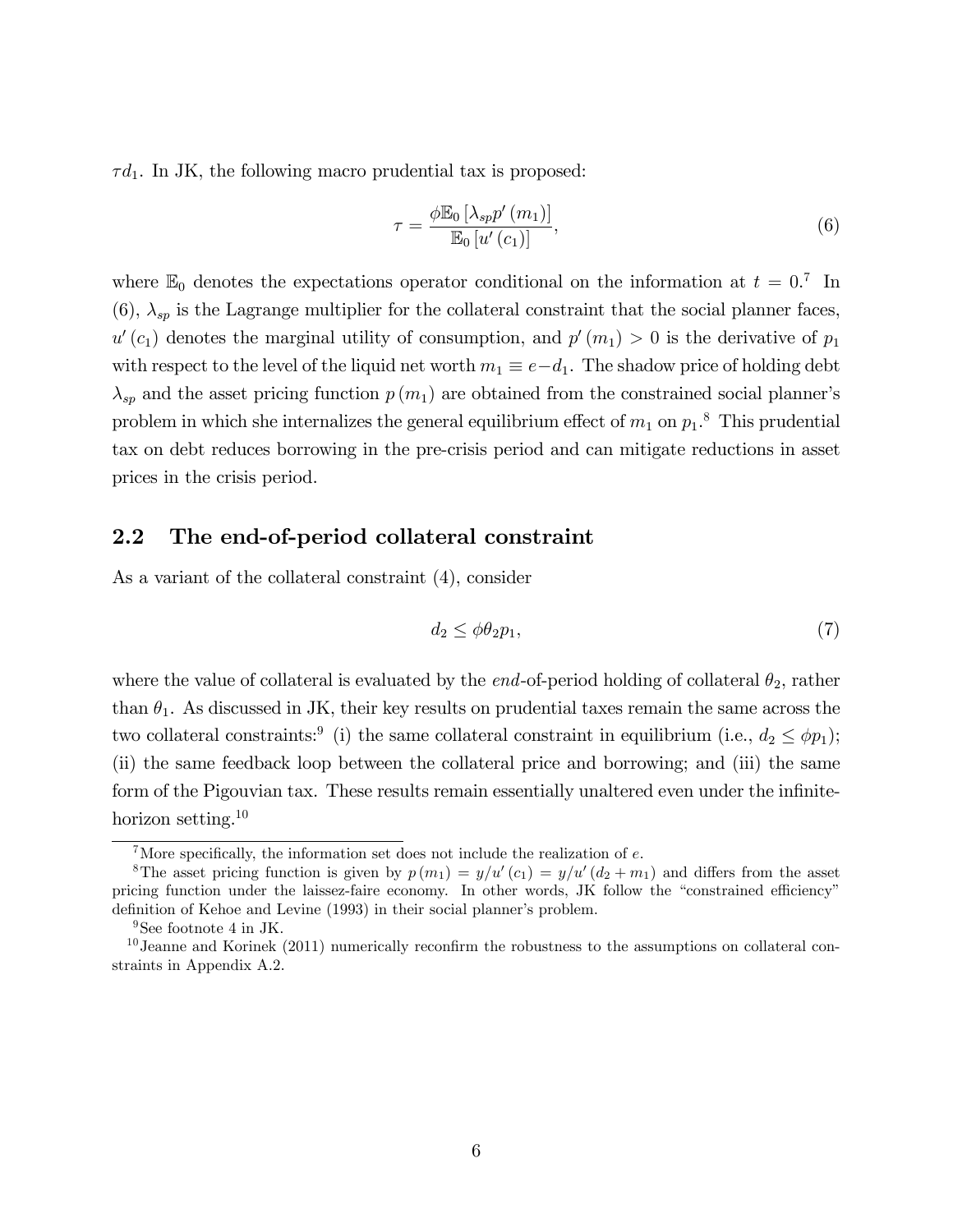### 3 The optimal debt subsidy as a bailout

We consider how changes in the assumption regarding the collateral constraint affect bailouts. For simplicity, we assume in this section that  $e$  is deterministic rather than stochastic. This simplification allows us to obtain an explicit solution for the optimal debt subsidy, but has no effect on our argument.

To introduce bailouts, we replace (2) by

$$
c_1 + d_1 + p_1 \theta_2 = e + (1 + s) d_2 - S + p_1 \theta_1, \tag{8}
$$

where  $s \geq 0$  is a subsidy on debt and S is the lump-sum tax, satisfying  $S = sd_2$ .<sup>11</sup> A balanced government budget ensures that household resources are kept unchanged both intra- and inter-temporally. Thus, the only distinction between the prudential capital controls and bailouts is the question of whether to raise the cost of debt before a crisis or to reduce it during one.

In the following two subsections, we will present propositions on the optimal subsidy under the two differing collateral constraints,  $(4)$  and  $(7)$ . Then, we will interpret the two propositions in the context of policy implications.

### 3.1 The beginning-of-period collateral constraint

The households maximize their utility  $u(c_0) + u(c_1) + c_2$ , subject to the budget constraints  $(1), (8), (3)$  and the beginning-of-period collateral constraint  $(4)$ . The first-order conditions are

$$
u'(c_0) = u'(c_1) \tag{9}
$$

$$
(1+s) u'(c_1) = 1 + \lambda_m \tag{10}
$$

$$
p_0 = p_1 \left[ \frac{u'(c_1) + \lambda_m \phi}{u'(c_0)} \right] \tag{11}
$$

$$
p_1 = \frac{y}{u'(c_1)}.\t(12)
$$

Here  $\lambda_m$  represents the Lagrange multiplier for (4). In (10), the households choose  $d_2$  by comparing the marginal cost  $1+\lambda_m$  on the right-hand side with the marginal benefit  $(1 + s) u'(c_1)$ 

<sup>11</sup>Following Jeanne and Korinek (2012), our policy analysis rules out the possibility that the government uses the non-distortionary inter-temporal lump-sum taxes and transfers to fully relax the collateral constraint.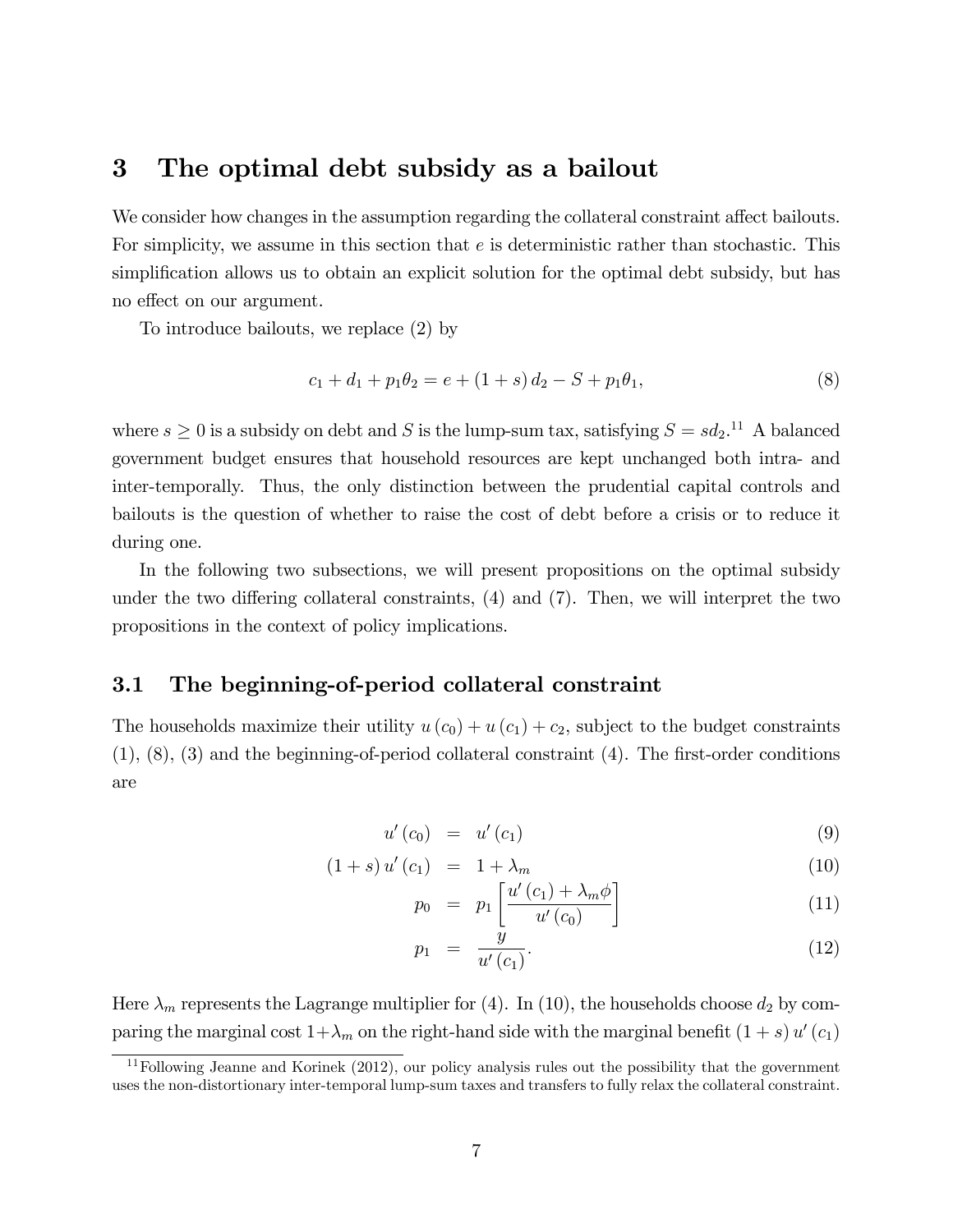on the left-hand side. Other things being equal, a higher subsidy on debt encourages a household to hold more debt during a crisis. The asset pricing equations in each period are given by (11) and (12). In (11),  $\lambda_m \phi p_1$  represents the extra benefit of holding more collateral under the beginning-of-period collateral constraint. This extra benefit increases only  $p_0$  but has no effect on  $p_1$ .

The first proposition establishes that, under the beginning-of-period collateral constraint, subsidizing debt during a crisis does not improve the welfare, compared to the laissez-faire economy.

**Proposition 1** Suppose that the household maximizes the utility of  $u(c_0)+u(c_1)+c_2$  subject to  $(1)$ ,  $(8)$ ,  $(3)$  and the beginning-of-period collateral constraint  $(4)$ . Then, the optimal subsidy on debt s<sup>\*</sup> is zero if  $(2-e)/y \le \phi \le 1$ . If  $0 < \phi < (2-e)/y$ , on the other hand, the allocation is fully independent of s and is equivalent to the allocation under the laissez-faire economy.

**Proof.** It is straightforward to obtain the unconstrained first-best allocation:  $c_{FB,0} =$  $c_{FB,1} = d_{FB,1} = 1$ ,  $c_{FB,2} = y - 2 + e$ , and  $d_{FB,2} = 2 - e$ . Likewise, it can be easily shown that the price of collateral under the first-best allocation is  $p_{FB,0} = p_{FB,1} = y$ . For  $(2-e)/y \leq \phi \leq 1$ , the collateral constraint does not bind under the laissez-faire economy  $(d_{FB,2} < \phi p_{FB,1})$ . Hence, the optimal subsidy  $s^*$  is trivially zero. We next consider the case of  $0 < \phi < (2-e)/y$ , which means that the collateral constraint binds under the laissezfaire economy. In this case, together with (12), (4) implies (i)  $d_2 = \phi y/u'(c_1)$ . Because of the market clearing conditions for collateral (i.e.,  $\theta_1 = \theta_2 = 1$ ) and the government budget constraint, (1), (8), and (3) can be simplified to (ii)  $c_0 = d_1$ , (iii)  $c_1 + d_1 = e + d_2$ , and (iv)  $c_2 + d_2 = y$ . Furthermore, (9) implies that (v)  $c_0 = c_1$ . The allocation in this decentralized economy,  $\{c_0, c_1, c_2, d_1, d_2\}$ , can be fully determined by (i) - (v) if the unique equilibrium exists. Because (i) - (v) do not include s, the resulting allocation is fully independent of s. Therefore, the allocation must be equivalent to that under the laissez-faire economy.  $\blacksquare$ 

### 3.2 The end-of-period collateral constraint

We next consider the same bailout under the end-of-period collateral constraint (7). While the first-order conditions  $(9)$  and  $(10)$  remain the same as before,  $(11)$  and  $(12)$  must be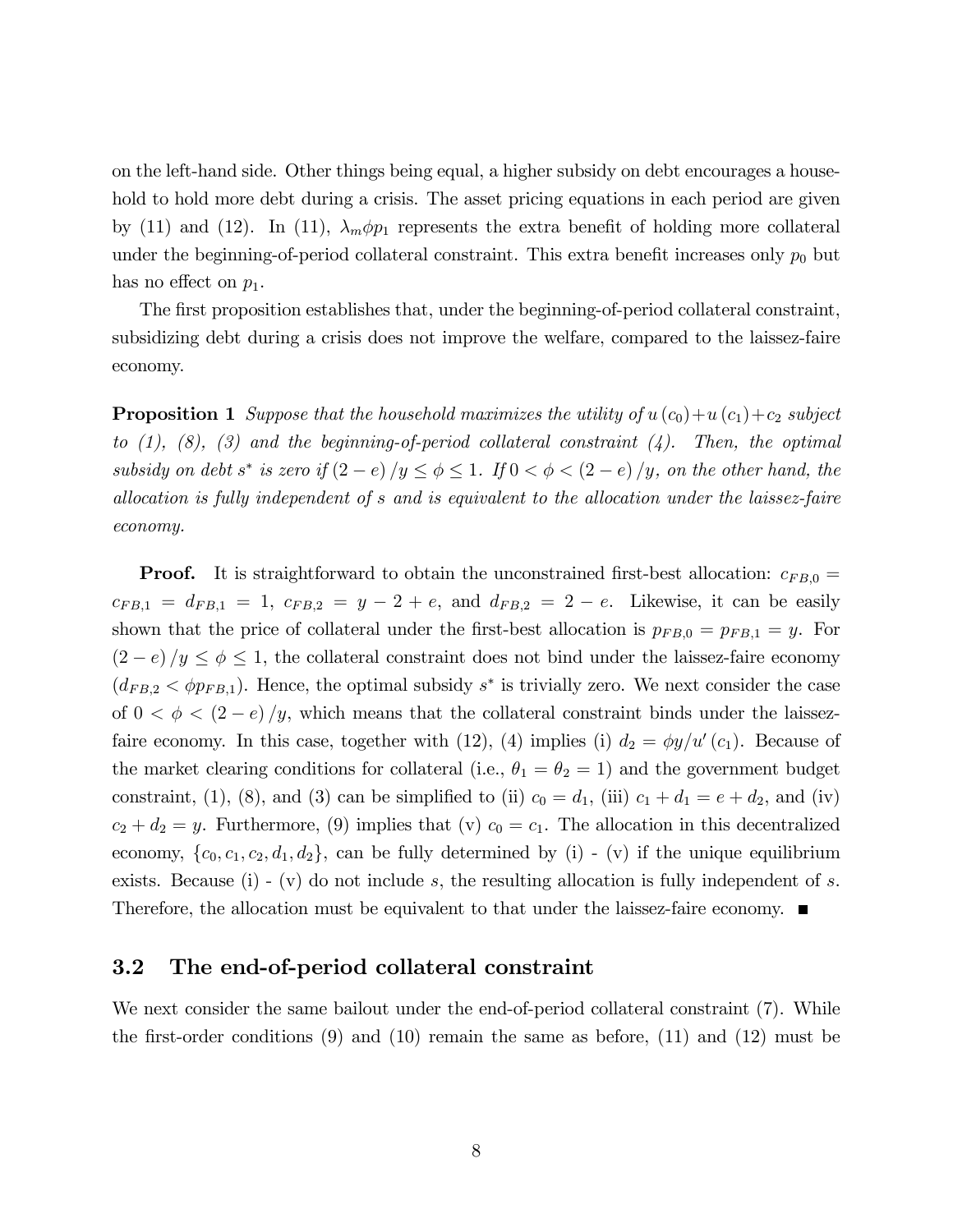replaced by

$$
p_0 = p_1 \tag{13}
$$

$$
p_1 = \frac{g}{u'(c_1) - \lambda_m \phi'},\tag{14}
$$

respectively. In contrast to (11) and (12), the extra benefit of holding the collateral  $(\lambda_m \phi p_1)$ affects both  $p_0$  and  $p_1$  under the end-of-period collateral constraint.

The next proposition states that the optimal  $s$  can replicate the unconstrained first-best allocation. Proposition 2 summarizes our second main result.

**Proposition 2** Suppose that the household maximizes the utility of  $u(c_0)+u(c_1)+c_2$  subject to  $(1)$ ,  $(8)$ ,  $(3)$ , and the end-of-period collateral constraint  $(7)$ . Then, there exists timeconsistent  $s^*$  with which the decentralized equilibrium achieves the unconstrained first-best allocation, and  $s^*$  is equal to the equilibrium shadow price of holding debt in the decentralized economy:

$$
s^* = \lambda_m(s^*) \ge 0. \tag{15}
$$

If  $0 < \phi < (2 - e)/y$ , s<sup>\*</sup> is given by

$$
s^* = \frac{1}{\phi} - \frac{y}{2 - e} > 0.
$$
 (16)

Otherwise,  $s^* = 0$ .

**Proof.** As in the proof of Proposition 1, the optimal subsidy for  $(2-e)/y \le \phi \le 1$ is trivial:  $s^* = \lambda_m = 0$  and the collateral constraint does not bind under  $s^*$ . For  $0 < \phi <$  $(2-e)/y$ ,  $d_{FB,2} > \phi p_{FB,1}$ . If a positive s<sup>\*</sup> exists, it must be the case that  $\lambda_m(s^*) > 0$  and  $d_{FB,2} = \phi p_1$ . Here, from (10), we note that  $\lambda_m$  depends on s. Substituting the unconstrained first-best allocation into (10) and (14) yields  $s = \lambda_m(s)$  and  $p_1 = y/(1 - s\phi)$ , respectively. Therefore,  $s^*$  in (16) is obtained by eliminating  $p_1$  from  $p_1 = y/(1 - s\phi)$  and  $d_{FB,2} =$  $\phi p_1$ . Because  $d_{FB,2}$  is feasible under  $p_1$  satisfying  $p_1 = y/(1 - s^* \phi)$ , s<sup>\*</sup> achieves the firstbest allocation  $\{c_{FB,0}, c_{FB,1}, c_{FB,2}, d_{FB,1}, d_{FB,2}\}\.$  The solution  $s^*$  is a function of exogenous variables and hence time-consistent.<sup>12</sup>

 $12$ In the appendix that is available upon request, we show that Proposition 2 can be extended to the continuous time version of the model.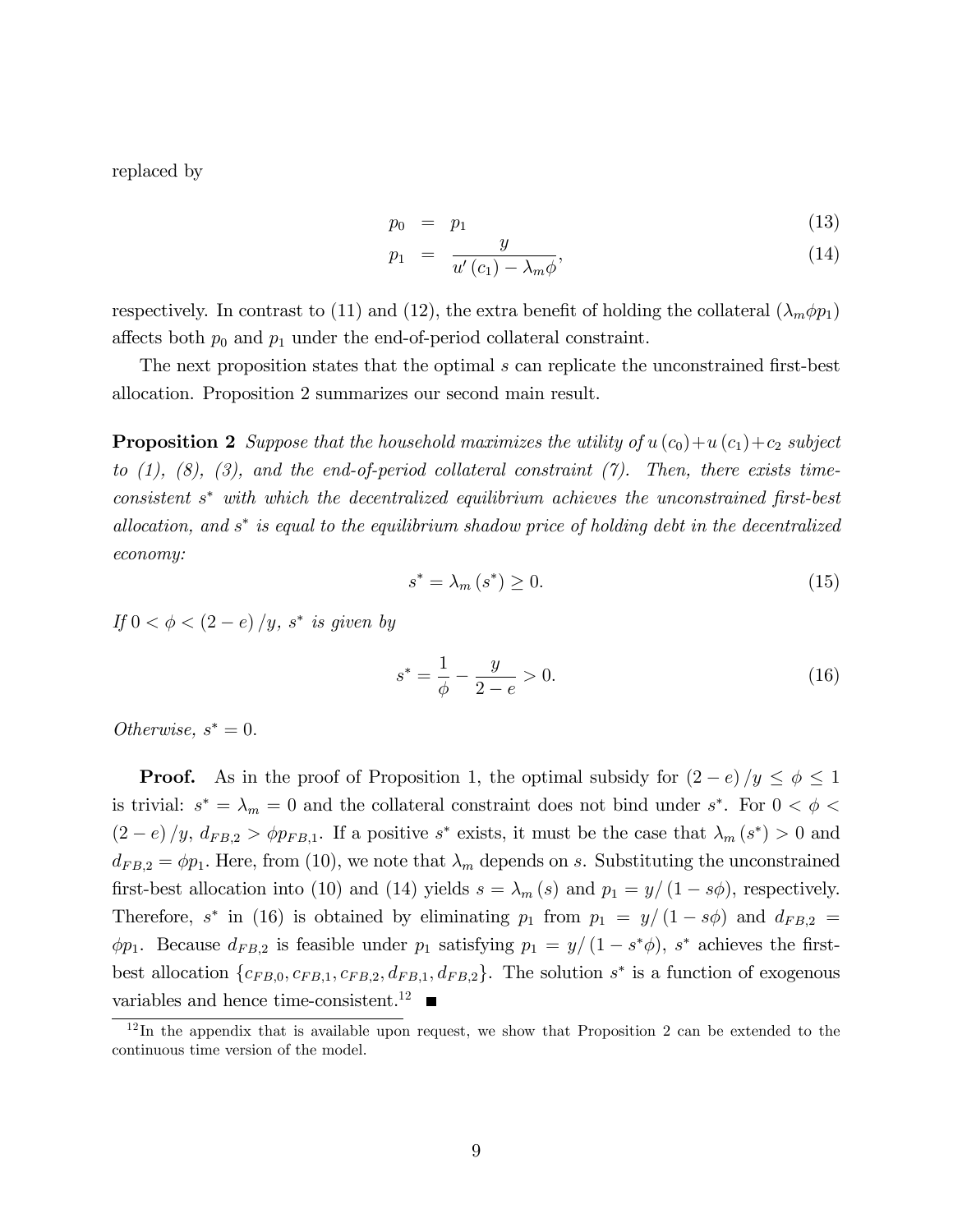#### 3.3 Interpretation

Proposition 1 indicates that, if the collateral constraint is given by (4) as in JK, subsidizing debt during crises does not improve the welfare. This result implies that the prudential capital controls that can achieve the second-best allocation are strictly preferred to the bailout. By contrast, however, Proposition 2 shows that, if the collateral constraint is replaced by (7), the optimal subsidy  $s^*$  can prevent fire sales of collateral and achieve the first-best allocation. In terms of policy prescription, the bailout outperforms the prudential capital controls under the assumption of the end-of-period collateral constraint.

The key to understanding our result is the price of collateral  $p_1$  at a time of crisis. Suppose that the collateral constraint binds in period 1 (i.e.,  $0 < \phi < (2 - e)/y$ ). In this case, the government may wish to intervene in the credit market with  $s > 0$  if it can inflate the price of collateral. Moreover, the households can enjoy even the first-best level of consumption if the asset price is inflated to ensure that  $d_{FB,2} = \phi p_1$ . Therefore,  $d_{FB,2}$  uniquely determines the target level of the asset price for the government:

$$
p_1 = \frac{d_{FB,2}}{\phi} = \frac{2 - e}{\phi} > y,\tag{17}
$$

where the strict inequality is ensured by the assumption of  $\phi < (2 - e)/y$ .

The question is whether the government can inflate asset prices. Under  $(4)$ , the subsidy on new borrowing has no effect on households' decisions because their borrowing capacity is predetermined by  $\phi\theta_1p_1$ . Households' demand for collateral  $(\theta_2)$  is not stimulated by the subsidy. As a result,  $p_1$  remains unaffected by the subsidy and the only option for the households is to demand less collateral  $(\theta_2)$  to compensate for consumption. After all, the allocation turns out to be the same as that under the laissez-faire economy with a low price of collateral. By contrast, under (7), households know that if they buy more collateral  $(\theta_2)$ , then they can borrow more, because  $\theta_2$  affects their borrowing capacity. The lower cost of new debt owing to the subsidy provides them with Önancing for the purchase of new collateral  $(\theta_2)$ . This financing for the new collateral purchase stimulates the demand, which results in higher  $p_1$ .

From the viewpoint of the government,  $p_1$  under (14) can be seen as a function of the policy instrument s. In particular, along with (10), the asset pricing equation (14) can be expressed as

$$
p_1 = \frac{y}{[1 - (1 + s) \phi] u'(c_1) + \phi}.
$$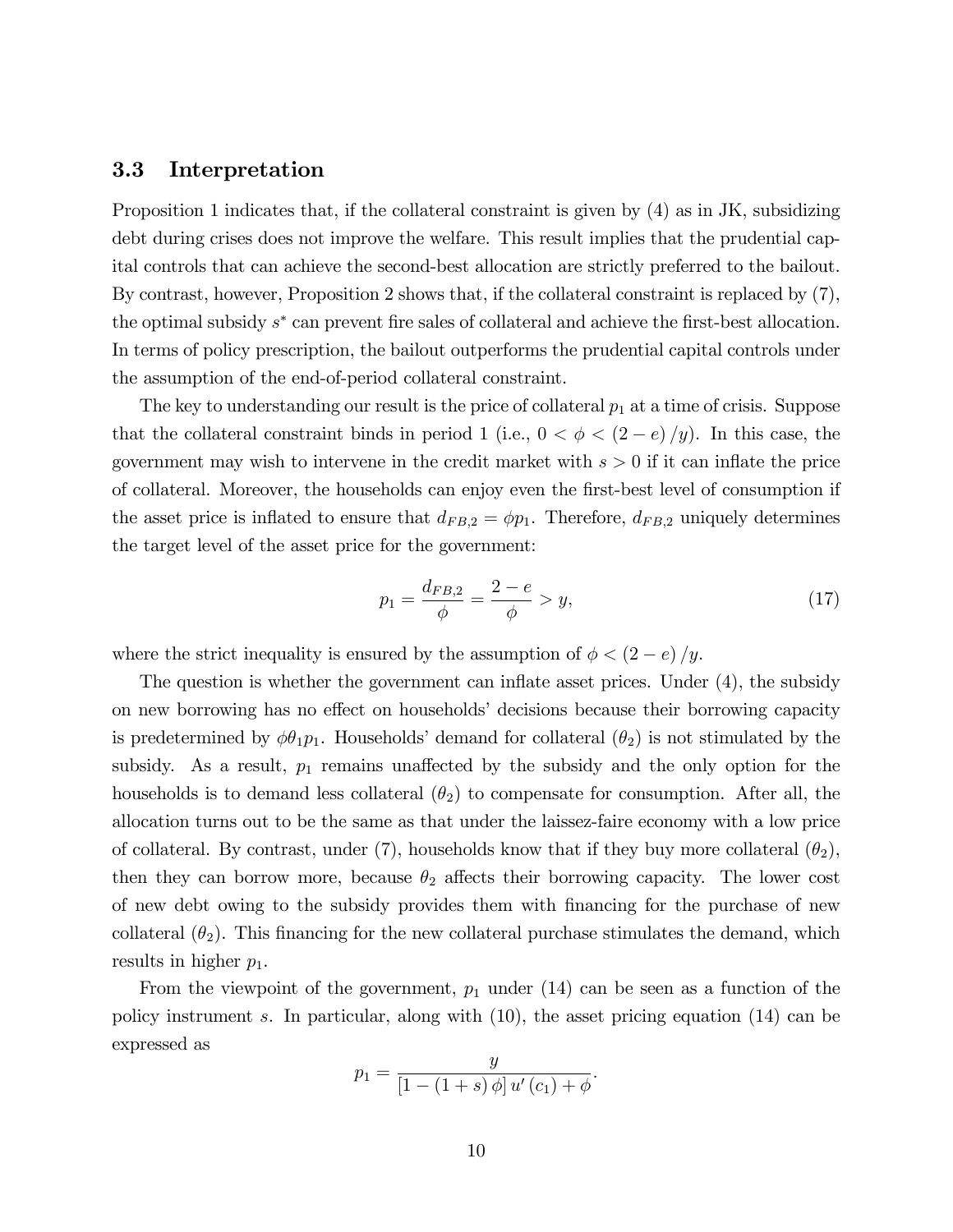This equation indicates that the government can control the price of collateral by choosing s. If the government sets  $s = s^* = \lambda_m (s^*),$ 

$$
p_1 = \frac{y}{1 - s^* \phi}.\tag{18}
$$

This  $s^*$  is consistent with the target price given by  $(17)$ , while satisfying all the first-order conditions and the constraints. Hence, under the end-of-period collateral constraint, the government can achieve the first-best allocations.

In the literature, BCORY propose a different policy prescription that can restore the first-best allocation. In this regard, Proposition 2 in our paper is related to their findings. The optimal subsidy in our model, however, starkly differs from the BCORY's prescription in three respects. First, the policy instrument in this paper differs from BCORY's. The government in BCORY subsidizes the household collateral purchase, while that in our model subsidizes household borrowing. Intervening in collateral markets may require additional capacity (i.e., additional policy instruments) of the government.<sup>13</sup> Our argument is applicable to any government that has the capacity to implement capital controls (i.e., the capacity to affect the cost of borrowing). The second difference is slightly technical. Under the BCORY's prescription, the collateral constraint never binds. In the context of our model, this means that  $d_{FB,2} < \phi p_1$  and  $\lambda_m = 0$ . To ensure the effectiveness of the optimal subsidy in our model,  $\lambda_m$  needs to take strictly positive values, because, as indicated by (14), the non-zero Lagrange multiplier enables asset price inflation. Third, the BCORY's prescription can also be interpreted as crisis prevention rather than bailouts, because crises never take place in BCORY. By contrast, the optimal subsidy in our model requires actual fiscal expenditure and, in fact, needs to be activated as a tangible intervention.

### 4 Quantitative evaluation of the optimal subsidy

Proposition 2 in the previous section indicates that theoretically there exists an "optimal" bailout" in the form of subsidy on debt during a crisis. However, a natural question for policymakers would be whether the optimal subsidy is practically feasible. To answer this question, we extend the three-period model to a stochastic infinite-horizon model that can

<sup>&</sup>lt;sup>13</sup>See Propositions 3 and 4 in BCORY. They employ the collateral constraint in which the income from tradable and non tradable endowments can be pledged as collateral as in Bianchi (2011). Using this setup of the model, the government commits to supporting the relative price of non tradables to tradables during crises by either a subsidy on nontradable good consumption or a tax on tradable good consumption.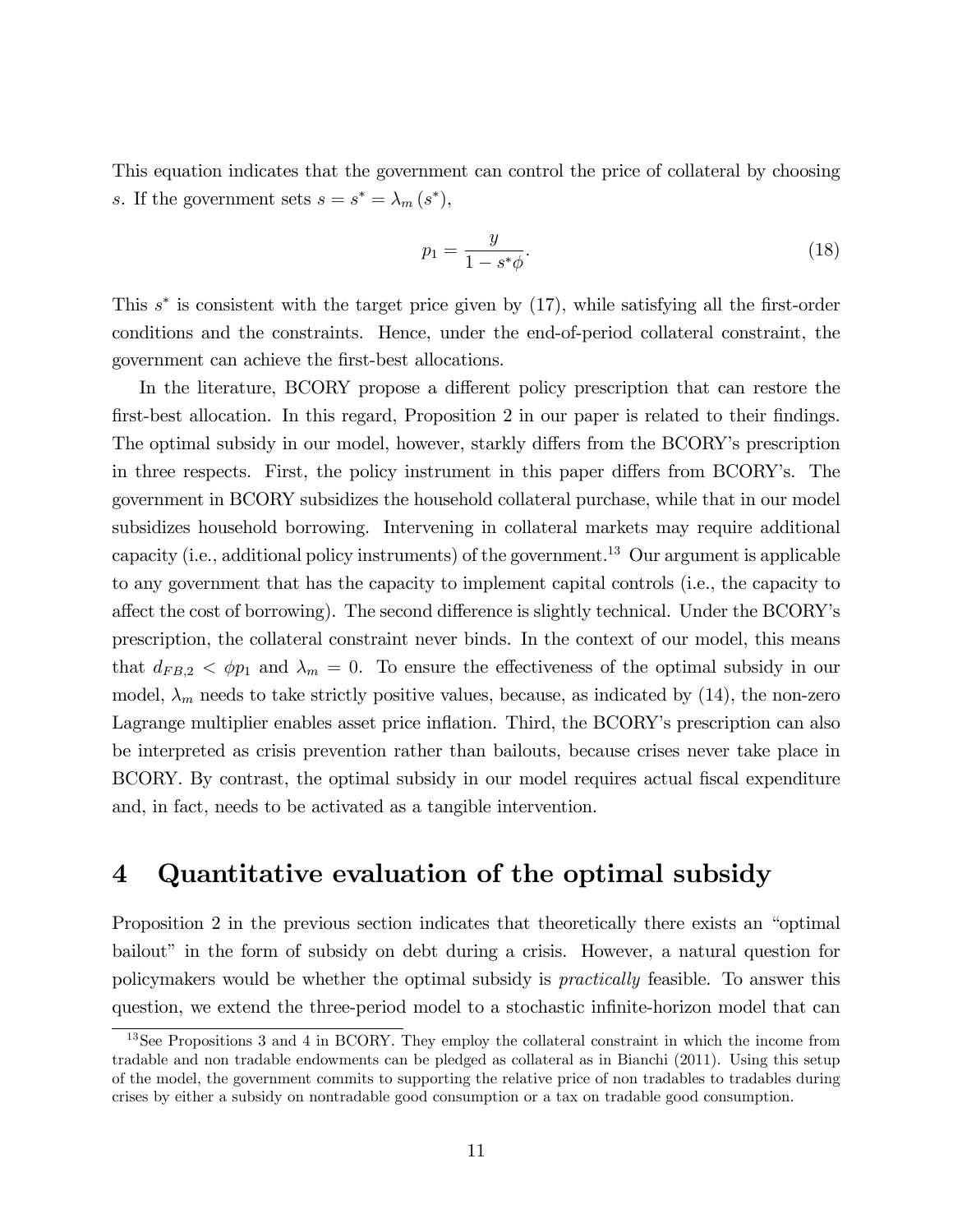be calibrated to the data. Using the extended model, we examine (i) whether the policy intervention for implementing the "optimal bailout" is realistic in terms of the size; and  $(ii)$ how frequently the policy intervention needs to be made to restore the first-best allocation. As a preparatory step, we first show that the result of Proposition 2 continues to hold even in the case of a stochastic infinite-horizon model and that the optimal subsidy on debt becomes state-contingent. We then explore how  $s^*$  fluctuates over time to assess the size and frequency of bailouts in a calibrated model.

#### 4.1 The infinite-horizon model

We consider the stochastic infinite-horizon model, similar to Jeanne and Korinek (2011) and Bianchi and Mendoza (2012). The households choose  $d_{t+1}$  and  $\theta_{t+1}$  to maximize

$$
\mathbb{E}_0\left[\sum_{t=0}^{\infty} \beta^t u(c_t)\right],\tag{19}
$$

where  $\beta$  is the discount factor satisfying  $\beta \in (0,1)$ . Each household faces the period-byperiod budget constraint:

$$
c_t + d_t + p_t \theta_{t+1} = \theta_t e_t + (1 + s_t) \frac{d_{t+1}}{R} - S_t + p_t \bar{\theta}, \qquad (20)
$$

and the end-of-period occasionally binding collateral constraint:

$$
\frac{d_{t+1}}{R} \le \phi p_t \theta_{t+1}.\tag{21}
$$

In this maximization problem,  $d_{t+1}$  is non-state-contingent one-period debt. The real interest rate on the non-state-contingent debt is  $R > 1$  rather than unity. Every period, each household receives the exogenous endowment of collateral  $\theta$ , which is normalized to one. He receives a stochastic income  $e_t$  based on the predetermined share of collateral assets  $\theta_t$  (i.e., dividends). As before, the value of collateral is lost after receiving the return on collateral. The budget constraint here is basically the same as (8), but is also similar to (3) in terms of the returns on collateral. Finally, the collateral constraint is the same as (7) except for R.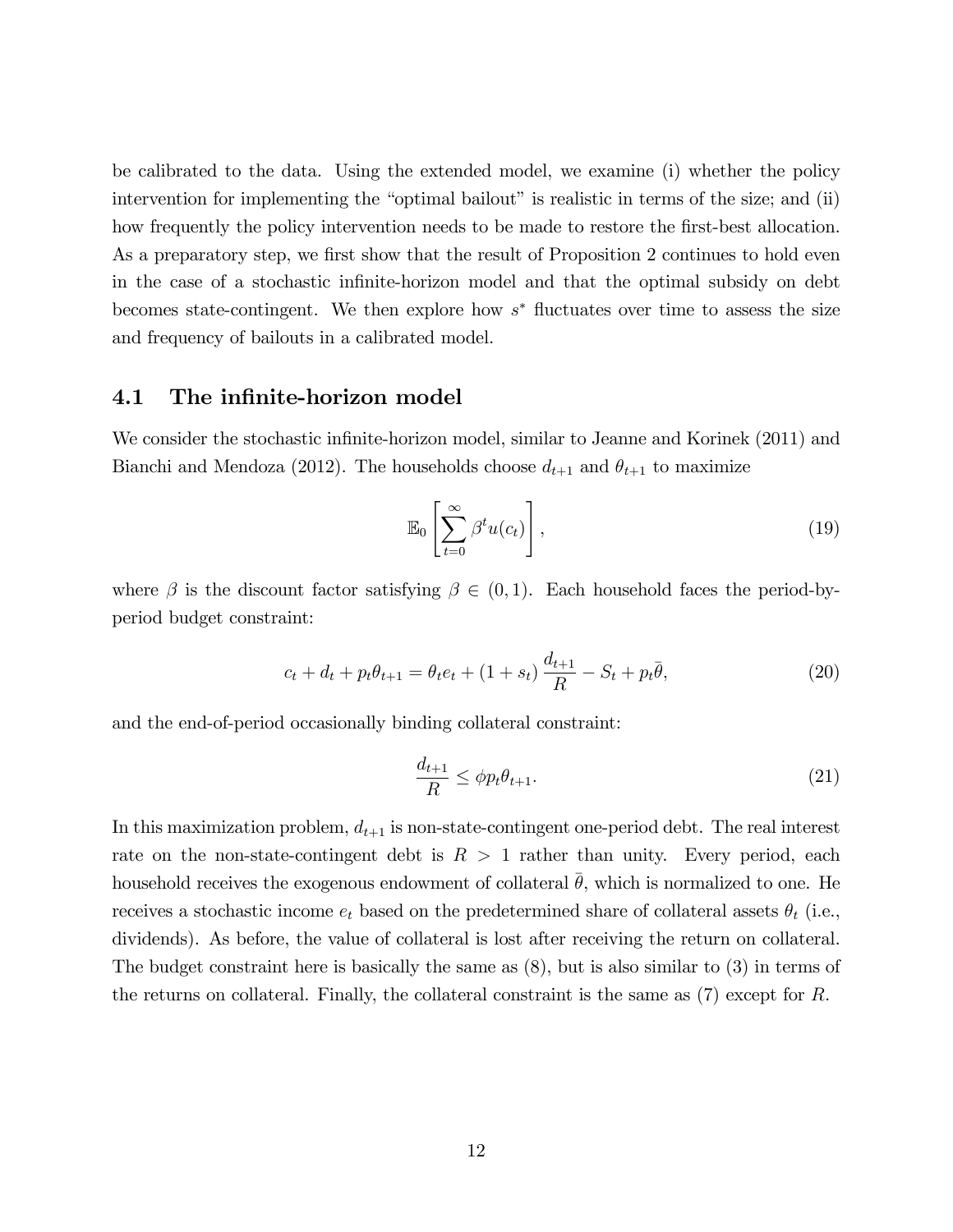The first-order conditions are standard:

$$
(1 + s_t) u'(c_t) = \beta R \mathbb{E}_t u'(c_{t+1}) + \lambda_{m,t} \tag{22}
$$

$$
p_t = \beta \frac{\mathbb{E}_t \left[ u' \left( c_{t+1} \right) e_{t+1} \right]}{u' \left( c_t \right) - \lambda_{m,t} \phi} \tag{23}
$$

$$
0 = \left[ \phi p_t \theta_{t+1} - \frac{d_{t+1}}{R} \right] \lambda_{m,t}, \lambda_{m,t} \ge 0, \text{ and } \phi p_t \theta_{t+1} - \frac{d_{t+1}}{R} \ge 0. \tag{24}
$$

In equilibrium, the markets for collateral and consumption goods clear:  $\theta_{t+1} = \overline{\theta}$  and  $c_t+d_t =$  $e_t+d_{t+1}/R$  for all t, respectively. As before, we assume a balanced budget of the government:  $S_t = s_t d_{t+1}/R.$ 

The first-best allocation must satisfy the following first-order conditions:

$$
u'(c_{FB,t}) = \beta R \mathbb{E}_t \left[ u'(c_{FB,t+1}) \right] \tag{25}
$$

$$
p_{FB,t} = \beta \frac{\mathbb{E}_t \left[ u' \left( c_{FB,t+1} \right) e_{t+1} \right]}{u' \left( c_{FB,t} \right)}, \tag{26}
$$

which yield the policy functions  $c_{FB,t} = c_{FB} (d_t, e_t)$  and  $d_{FB,t+1} = d_{FB} (d_t, e_t)$  as functions of state variables. Likewise, the asset pricing function is obtained from the model without the collateral constraint:  $p_{FB,t} = p_{FB}(d_t, e_t)$ . The following proposition shows that there exists a state-contingent optimal subsidy  $s_t = s(d_t, e_t)$  consistent with the first-best allocation in the stochastic infinite-horizon model.

**Proposition 3** Suppose that the household maximizes (19) subject to (20) and the end-ofperiod collateral constraint (21). Then, there exists a price function  $p_s(d_t, e_t)$  and a timeconsistent subsidy  $s^*(d_t, e_t)$ , with which the decentralized equilibrium characterized by (20)-(24) achieves the unconstrained first-best allocation  $\{c_{FB,t}, d_{FB,t+1}\}_{t=0}^{\infty}$ . Furthermore, the subsidy  $s_t^* = s^* (d_t, e_t)$  is proportional to the Lagrange multiplier for (21):

$$
s^*(d_t, e_t) = \frac{\lambda_m (d_t, e_t; s_t^*)}{u' [c_{FB}(d_t, e_t)]} \ge 0,
$$
\n(27)

where  $\lambda_m(d_t, e_t; s_t)$  represents the Lagrange multiplier for the collateral constraint, given  $s_t$ . This subsidy  $s_t^*$  is time-consistent. Furthermore, if  $d_{FB}(d_t, e_t) / R > \phi p_{FB}(d_t, e_t)$ ,  $s^*(d_t, e_t)$ is given by

$$
s^*(d_t, e_t) = \frac{1}{\phi} - \frac{p_{FB}(d_t, e_t)}{d_{FB}(d_t, e_t)/R} > 0.
$$
 (28)

Otherwise,  $s^*(d_t, e_t) = 0$ .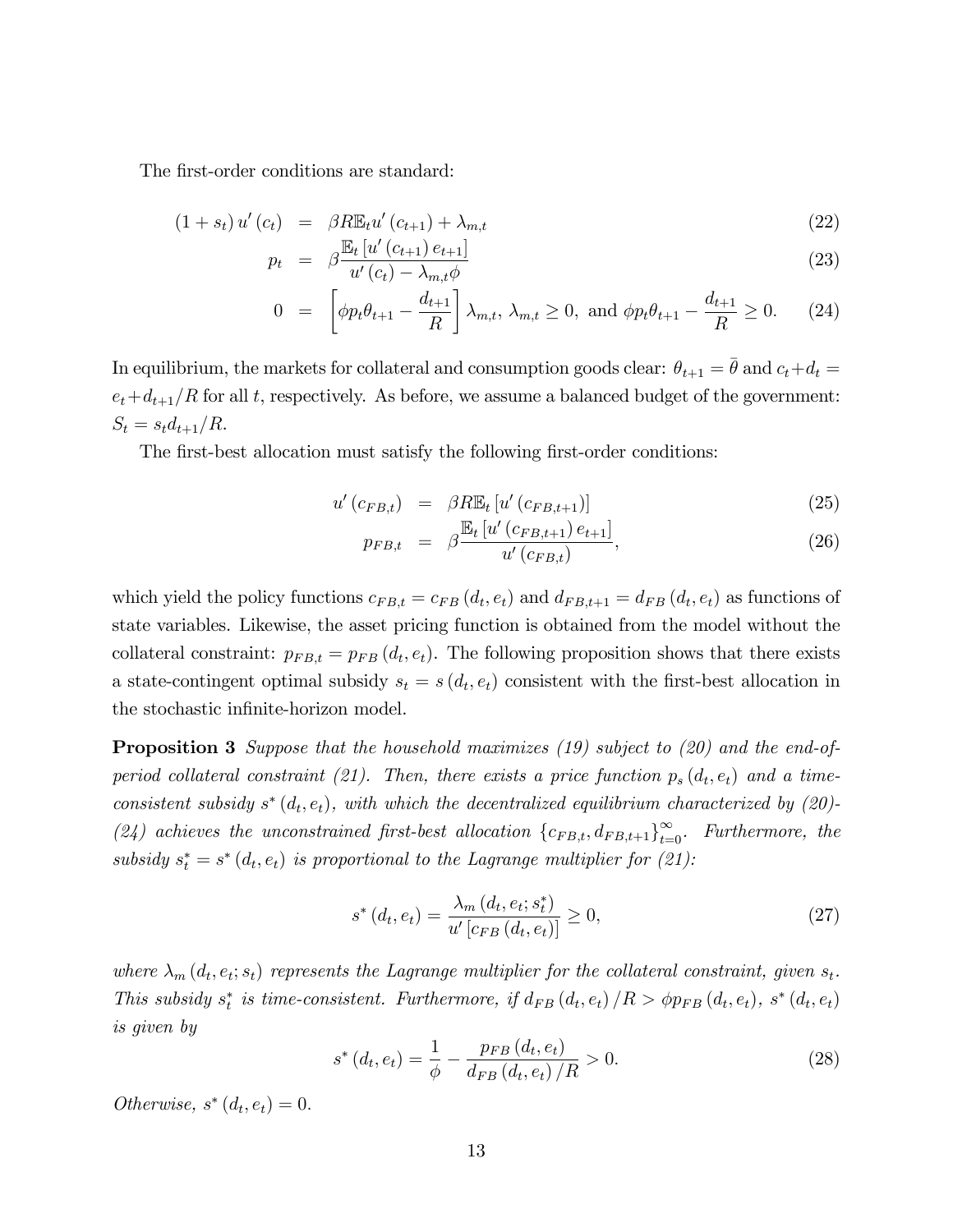**Proof.** We consider two cases for the states of the economy  $(d_t, e_t)$ : (i)  $d_{FB}(d_t, e_t)$  /R  $\leq$  $\phi p_{FB} (d_t, e_t)$  and (ii)  $d_{FB} (d_t, e_t) / R > \phi p_{FB} (d_t, e_t)$ . Here, the conditions distinguish whether or not the Örst-best level of debt is feasible in the laissez-faire economy. For each case, we will confirm that the first-order conditions  $(22)-(24)$  are satisfied under  $s^*(d_t, e_t)$  when they are evaluated at the first-best allocation  $c_{FB}(d_t, e_t)$  and  $d_{FB}(d_t, e_t)$ .

Consider the states satisfying (i). If  $s^*(d_t, e_t) = 0$ ,  $\lambda_m [d_t, e_t, s^*(d_t, e_t)] = 0$ . Then, the first-order conditions of  $(22)$  and  $(23)$  are the same as  $(25)$  and  $(26)$ , and the allocation is the first-best. Therefore,  $p_s(d_t, e_t) = p_{FB}(d_t, e_t)$  characterized by (26). The optimality of  $s^*(d_t, e_t) = 0$  is confirmed for the states satisfying (i).

Next, for the states satisfying (ii), consider the price of collateral that achieves  $d_{FB}(d_t, e_t)$ with the binding collateral constraint. If

$$
p_s(d_t, e_t) = \frac{d_{FB}(d_t, e_t)}{\phi R},
$$
\n
$$
(29)
$$

then (24) is satisfied together with  $\lambda_m(d_t, e_t; s^*(d_t, e_t)) \ge 0$ . Combining (27), (23), and (29) yields

$$
\frac{d_{FB}(d_t, e_t)}{\phi R} = \beta \frac{\mathbb{E}_t \left( u' \left\{ c_{FB} \left[ d_{FB}(d_t, e_t) \right], e_{t+1} \right\}, e_{t+1} \right\} e_{t+1})}{u' \left[ c_{FB}(d_t, e_t) \right] (1 - s_t^* \phi)},
$$
\n(30)

for all states  $(d_t, e_t)$  satisfying (ii). Using the above equation and (26), we can solve for  $s_t^* = s^*(d_t, e_t)$  and the solution turns out to be (28). Because  $s_t^*$  is chosen to satisfy (30),  $(23)$  and  $(24)$  are obviously satisfied at the first-best allocation. Finally, using  $(27)$ ,  $(25)$  can be rewritten as

$$
[1 + s^* (d_t, e_t)] u' [c_{FB} (d_t, e_t)] = \beta R \mathbb{E}_t (u' \{c_{FB} [d_{FB} (d_t, e_t), e_{t+1}]\}) + \lambda_m [d_t, e_t; s^* (d_t, e_t)],
$$

which is exactly (22) under  $s_t = s^*(d_t, e_t)$ . Therefore, all the first-order conditions (22)–(24) are satisfied under  $s^*(d_t, e_t)$ . This  $s^*$  is completely determined by the current state of the economy and hence is time-consistent. ■

The proposition confirms that, as in the case of the three-period model, the optimal subsidy  $s^*(d_t, e_t)$  can achieve the first-best allocation. The mechanism behind the result is the same as that in the three-period model. The government can fully control the asset price to avoid fire sales by choosing  $s_t$ .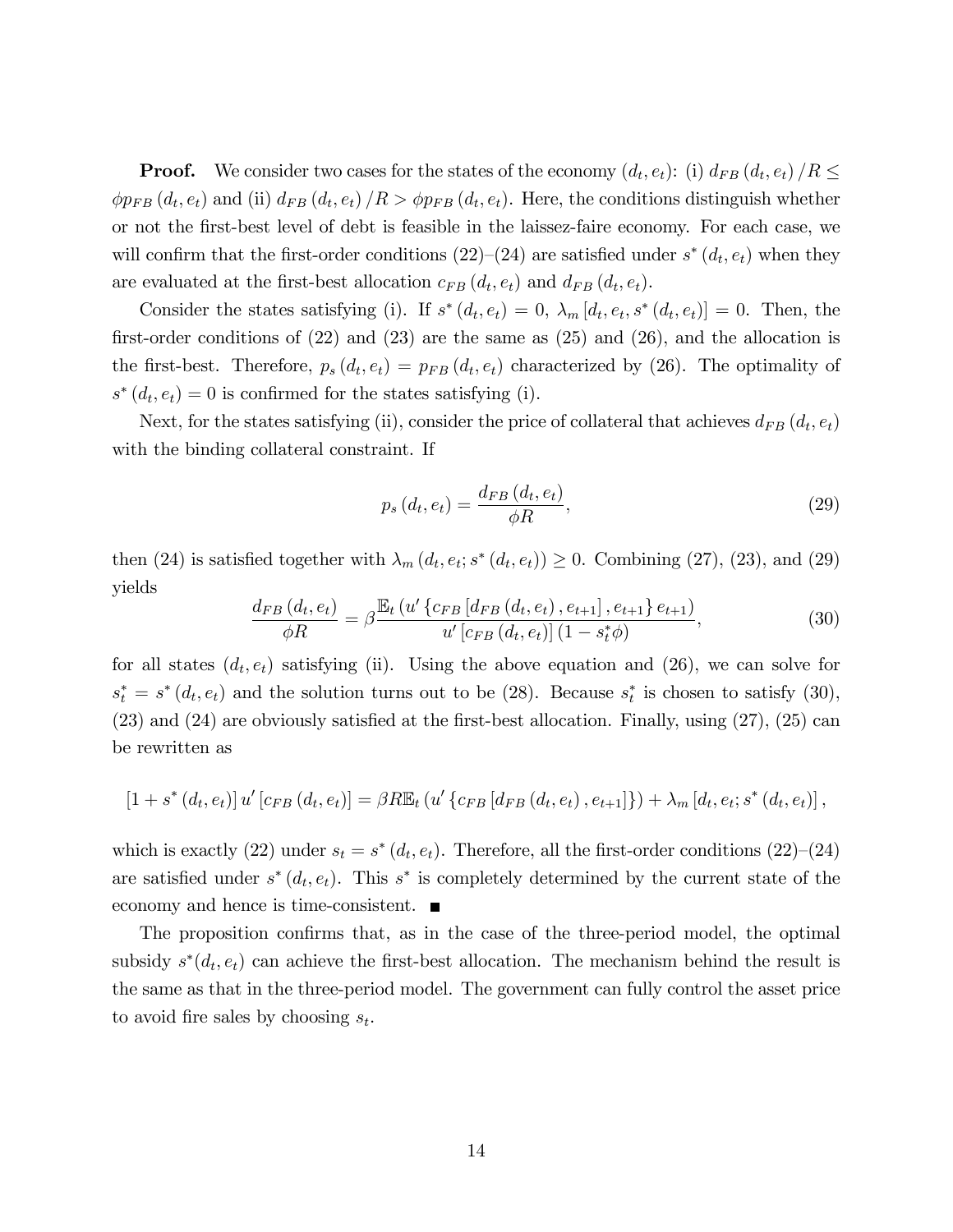### 4.2 The size and frequency of bailouts

#### 4.2.1 Calibration

The parameters are mainly taken from Bianchi and Mendoza (2012). For the householdís preference,  $u(c_t) = c_t^{1-\sigma}/(1-\sigma)$ , with  $\sigma = 2.0$ . The discount factor  $\beta$  is set to 0.96, calibrating the model to the annual frequency. The ceiling on the household borrowing per collateral asset  $\phi$  is set at 0.36. We assume that the total factor productivity in Bianchi and Mendoza (2012) can be translated into the stochastic process of the dividend  $e_t$  in our model. The stochastic process of the total factor productivity in Bianchi and Mendoza (2012) follows a log-normal AR(1) process. We thus employ the same stochastic process for  $e_t$  as theirs:  $log(e_{t+1}) = \rho log(e_t) + \eta_{t+1}$ , where  $\eta_t \sim N(0, \sigma_{\varepsilon})$  for all t. Here  $\rho$  and  $\sigma_{\varepsilon}$  are set to 0.53 and 0.014, respectively. To ensure stationary  $d_{FB}(d_t, e_t)$ , we assume that households face a small risk premium on their foreign debt.<sup>14</sup> Specifically, we replace the budget constraint  $(20)$  with a slightly different form:

$$
c_t + d_t + p_t \theta_{t+1} = \theta_t e_t + (1 + s_t) \frac{d_{t+1}}{R_{t+1}} - S_t + p_t \overline{\theta},
$$

where  $R_{t+1} = R + \psi[\exp(d_{t+1}) - 1], R = 1.028$  and  $\psi = 0.01$ .<sup>15</sup>

To confirm that parameters are reasonably calibrated, we simulate the laissez-faire economy with the occasionally binding collateral constraint. We interpret GDP in our model as  $e_t\overline{\theta}$ . In the simulation, the mean of the debt-to-GDP ratio is 33.5 percent. This ratio is in close proximity to the calibration target in Benigno et al. (2013), who calibrate their model to the Mexican economy based on the updated dataset of Lane and Milesi-Ferretti (2007). We also compute the probability of binding collateral constraints in the laissez-faire economy as a proxy of the crisis probability. The probability is 6.57 percent, which is broadly in line with the literature.<sup>16</sup>

 $14$ See Schmitt-Grohé and Uribe (2003).

<sup>&</sup>lt;sup>15</sup>It is straightforward to show that Proposition 3 can be extended to the case with a risk premium on foreign debt.

<sup>&</sup>lt;sup>16</sup>For reasonable values of the crisis probability, Benigno et al.  $(2013)$  target the crisis probability at 8 percent per year. In the empirical studies, Basel Committee on Banking Supervision (2010) reports two empirical crisis probabilities for 11 advanced economies over 1985-2009, based on the datasets of Reinhart and Rogoff (2008) and Laeven and Valencia (2008). The estimated crisis probabilities are 5.2 percent in Reinhart and Rogoff (2008) and 4.1 percent in Laeven and Valencia (2008).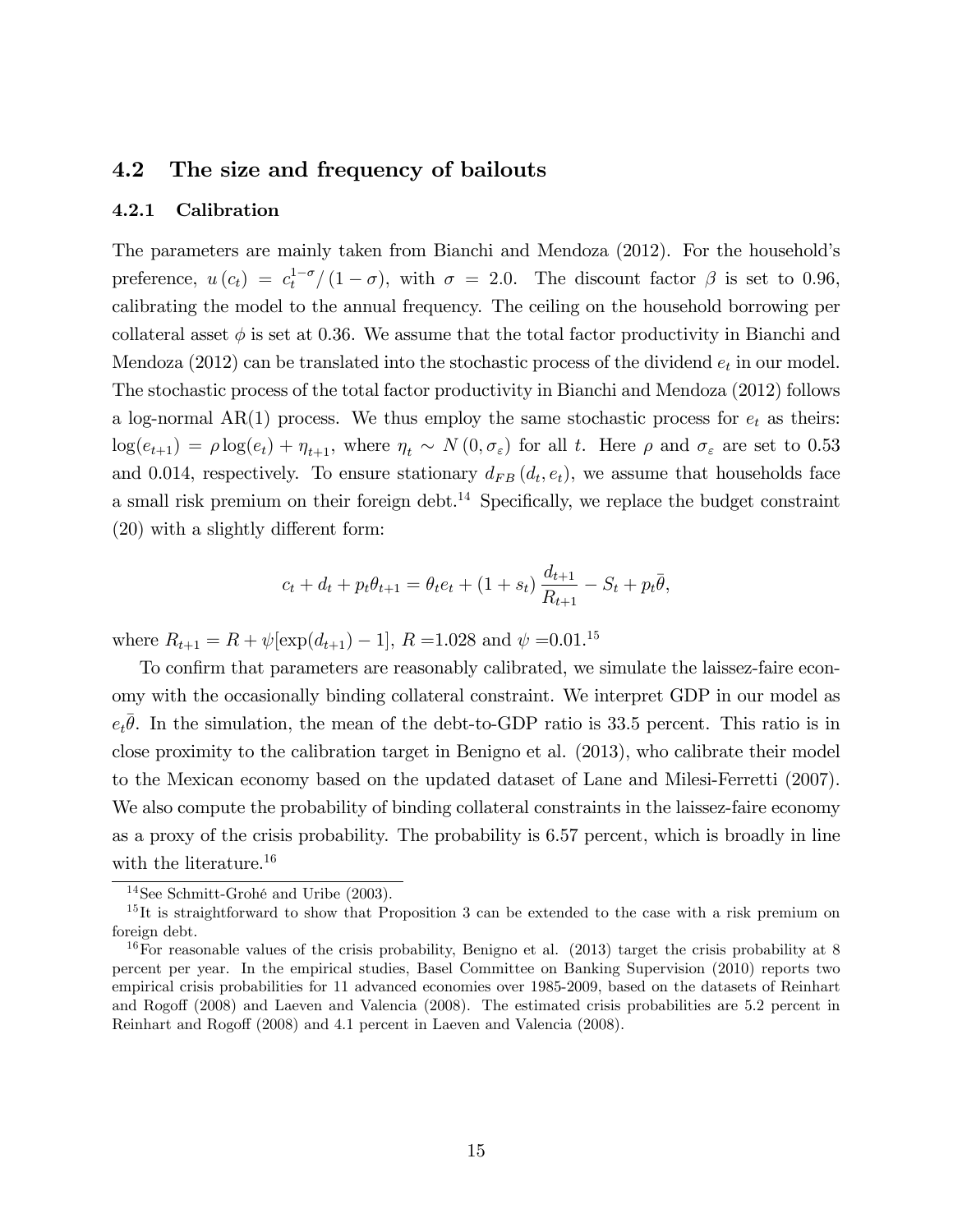#### 4.2.2 Simulation results

Table 1 compares the moments generated by the model without intervention (i.e., the laissezfaire economy) with those generated under the optimal subsidy. Overall, the optimal subsidy on debt takes extremely large values, meaning that massive bailouts are required to restore the first-best allocation. On average,  $s_t^*$  is 67.0 percent. To finance this subsidy, the government needs to impose a large lump-sum tax equivalent to as much as 31.6 percent of annual household income  $(e\bar{\theta})$ . Figure 1 plots the simulated path of the optimal subsidy over 300 periods. The Ögure indicates that the government activates bailouts very frequently. In the figure,  $s_t^*$  takes a value of zero only in period 13. This means that, over 300 periods, bailouts are activated 299 times.

The reason for the massive and frequent bailouts is straightforward. Expectations of bailouts strongly incentivize households to hold a large amount of debt. As long as the debt in the first-best allocation is sufficiently large compared to that in the laissez-faire economy, the collateral constraint is likely to bind. Whenever the collateral constraint binds, the government bails out households by encouraging new borrowing that is used to repay the large amount of existing debt. Given their expectations that they will be bailed out, it is optimal for households to roll over the large amount of new borrowing. This new borrowing substantially increases the probability that the collateral constraint will continue to bind in the next period. As a result, the government almost always needs to bail out households.

We argue that there is a gap between theory and data. For comparison, we take an empirical estimate reported by Frydl (1999). Based on Frydl (1999), an empirically realistic size of a bailout would amount to somewhere between 1 to 3 percent of GDP for a single year in the aftermath of a crisis.<sup>17</sup> Comparisons of the sizes of intervention between the model and the practice suggest that the optimal subsidy would be difficult to implement, perhaps because of political conflicts which are not taken into account in our model.

<sup>&</sup>lt;sup>17</sup>Frydl (1999) discusses two empirical works estimating (i) fiscal costs (resolution cost) and (ii) the length of Önancial crises as his baseline estimates (Caprio and Klingebiel, 1996 and Lindgren, Garcia, and Saal, 1996). In the two empirical papers, the average Öscal costs are 13.6 percent of GDP in the former and 7.2 percent in the latter, whereas the average duration of crises is 4.5 years and 6.2 years, respectively. We compute the average fiscal cost for a single year by dividing average total fiscal costs by the average length of financial crises, suggesting that the average fiscal cost for a single year ranges from  $1.16$  (7.2/6.2) to 3.02  $(13.6/4.5)$  percent of GDP.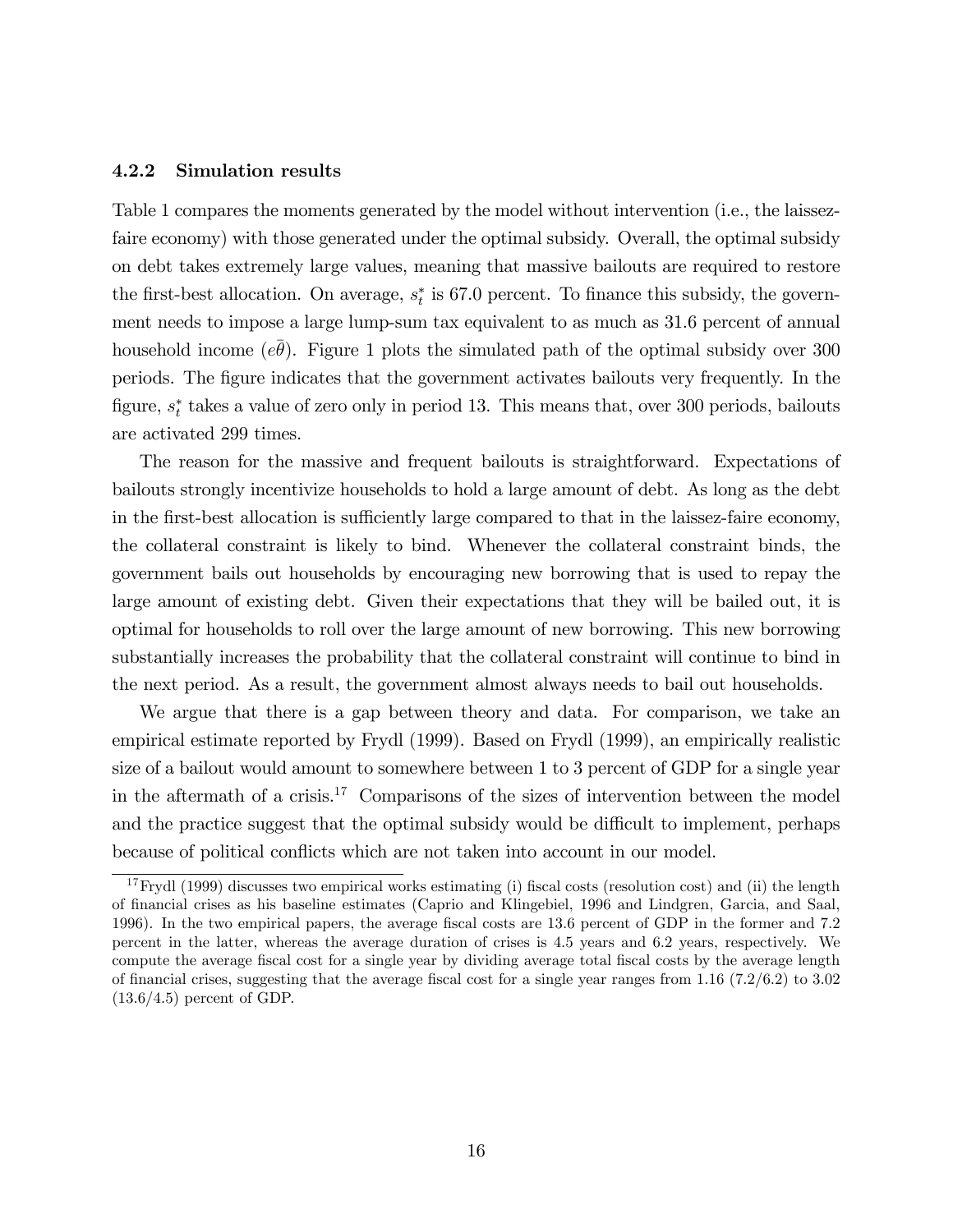#### 4.2.3 Sensitivity of simulation results

Although unrealistically large and frequent bailouts seem difficult to implement, the size and frequency depend on parameters in the model. Therefore, one could argue that it is possible to attain a realistic size and frequency of bailouts by changing parameters in the model. To consider this argument, this subsection discusses whether the difficulty of the optimal subsidy is robust to changes in the model parameters.

Proposition 3 suggests that  $s_t^*$  can take lower values under looser collateral constraint (i.e., a larger  $\phi$ ). Under a larger  $\phi$ , the government may activate bailouts less often, because the collateral constraint is less likely to bind. Hence, in the economy with a large  $\phi$ , the optimal subsidy can be practically feasible. In Figure 2, we plot the optimal subsidy in the economy with  $\phi = 0.60$ . With this parameterization, the maximum value of  $s_t^*$  over 300 periods is 2.90 percent and the size of policy intervention measured by the lump-sum tax relative to GDP is 1.71 percent. On the frequency, the incidence of the policy activation is two out of 300 periods. Thus, bailouts appear to be easier to implement in an economy with  $\phi = 0.60$ . However, the model fails to explain crisis probabilities under the laissezfaire economy: in our simulations, the probability of binding collateral constraints in the laissez-faire economy is only 0.25 percent, much lower than that reported in the previous studies. Therefore, it is sensible to conclude that, although an "optimal bailout" may be implementable in an economy resilient to negative shocks, it would not be feasible in most economies that are fragile to shocks.

The optimal subsidy  $s_t^*$  can be also affected by the risk-premium parameter  $\psi$ . In our benchmark simulation,  $\psi$  is set to a somewhat large value of 0.01. In the literature on the small open economy real business cycle model, this parameter is usually set to a very small number to calibrate the model without the collateral constraint to match the volatility of the debt-to-GDP ratio. For example, Schmitt-GrohÈ and Uribe (2003) set this parameter to 0.0007. We could have used their parameterization, but the level of the debt in this case is much higher than what we obtained in the benchmark simulation. Because (28) indicates that a larger amount of foreign debt *increases* the size and frequency of bailouts, this low  $\psi$ makes the optimal subsidy more unrealistic.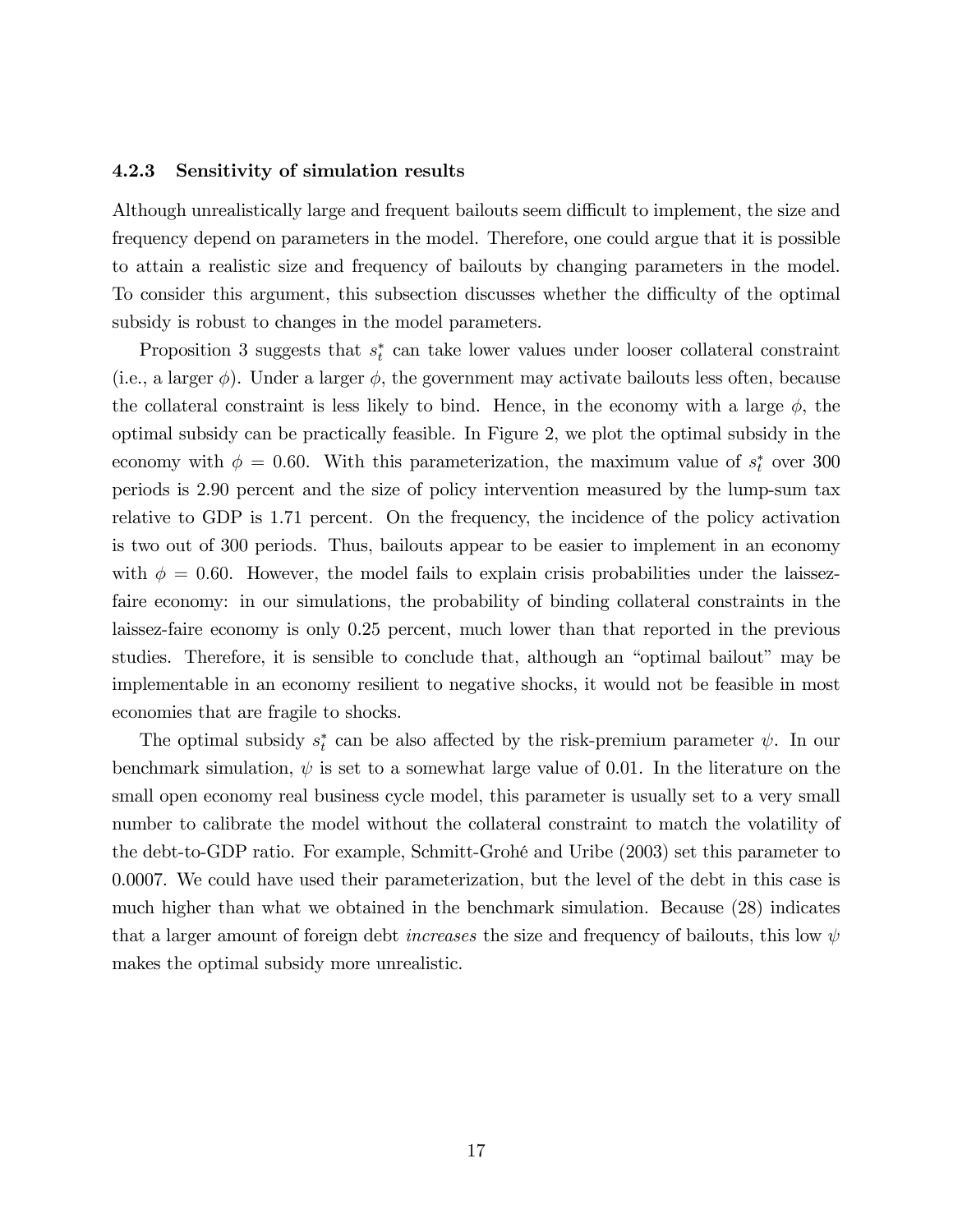### 5 Concluding remarks

This paper analyzed the roles of bailouts in managing financial crises. Using the simple framework employed by Jeanne and Korinek (2010), we showed that the timing assumption of the collateral constraint has a non-negligible impact on the debate regarding macro prudential policies and bailouts. If we employ Jeanne and Korinek's (2010) original functional form of the collateral constraint, the policy that subsidizes debt during crises does not increase the welfare, and thus this bailout fails to outperform the prudential capital controls. If households can collateralize their assets that they purchase at the same time as their borrowing, the same policy can improve the welfare much more than the prudential capital controls. Our analytical results in the deterministic three-period model can be extended into a more general stochastic infinite-horizon framework. Using the extended model, we examined the practical feasibility of the optimal subsidy on debt. In terms of the practical feasibility, however, the optimal subsidy would be massive in size and require very frequent activation. We conclude that, while an "optimal bailout" is theoretically feasible, in practice it would be difficult to implement.

We presented our results in the simplified models to obtain the results analytically. As in the seminal works by Jeanne and Korinek (2010) and Bianchi (2011), we considered an endowment economy without an endogenous labor supply. To extend the analysis into a more general framework would be an important step for future research.

### References

- [1] Basel Committee on Banking Supervision, 2010, "An Assessment of the Long-Term Economic Impact of Stronger Capital and Liquidity Requirements, http://www.bis.org/publ/bcbs173.htm.
- [2] Benigno, G., H. Chen, C. Otrok, A. Rebucci, and E. R. Young, 2012a, "Capital Controls or Exchange Rate Policy? A Pecuniary Externality Perspective," Federal Reserve Bank of St. Louis Working Paper No. 2012-025A.
- [3] Benigno, G., H. Chen, C. Otrok, A. Rebucci, and E. R. Young,  $2012b$ , "Optimal Policy for Macro-Financial Stability,î Federal Reserve Bank of St. Louis Working Paper No. 2012-041.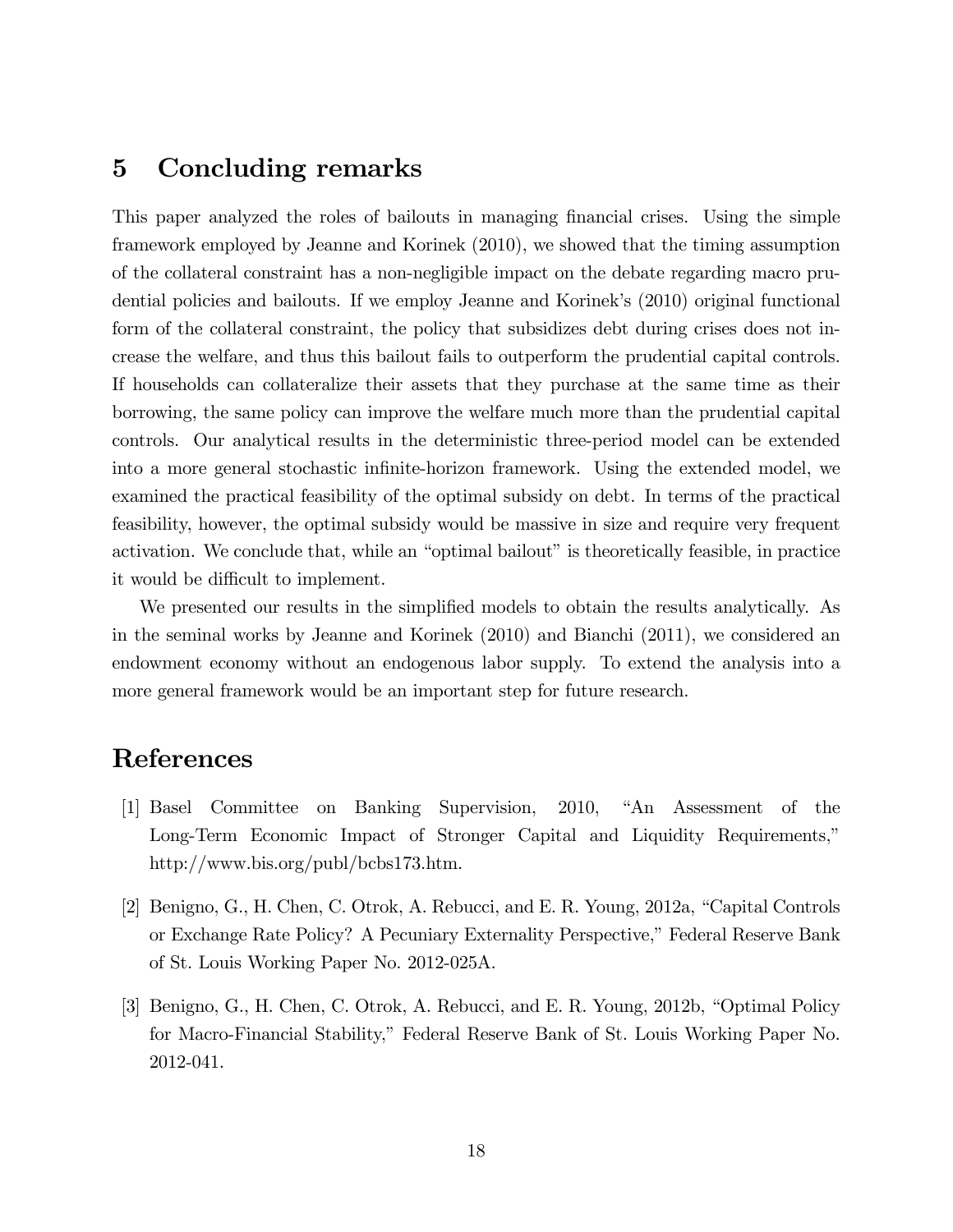- [4] Benigno, G., H. Chen, C. Otrok, A. Rebucci, and E. R. Young, 2013, "Financial Crises and Macro-Prudential Policies," Journal of International Economics, 89 (2), pp. 453-470.
- [5] Bianchi, J., 2011, "Overborrowing and Systemic Externalities in the Business Cycle," American Economic Review, 101 (7), pp. 3400-3426.
- [6] Bianchi, J., 2013, "Efficient Bailouts?" unpublished manuscript.
- [7] Bianchi, J., and E. G. Mendoza, 2012, "Overborrowing, Financial Crises, and 'Macroprudential' Policy," unpublished manuscript.
- [8] Bianchi, J. and E. G. Mendoza, 2013, "Optimal Time-consistent Macroprudential Policy," NBER working paper No. 19704.
- [9] Caprio, G., and D. Klingebiel, 1996, "Bank Insolvencies: Cross-Country Experience," Policy Research Working Paper No. 1620, World Bank.
- [10] Dávilla, E., 2011, "Dissecting Fire Sales Externalities," unpublished manuscript.
- [11] Farhi, E. and I. Werning, 2012, "Dealing with Trilemma: Optimal Capital Controls with Fixed Exchange Rates," NBER working paper No. 18199.
- [12] Farhi, E. and I. Werning, 2013, "A Theory of Macroprudential Policies in the Presence of Nominal Rigidities," unpublished manuscript.
- [13] Frydl, E. J., 1999, "The Length and Cost of Banking Crises," IMF Working Paper, WP/99/30.
- [14] Green, E. J., 2010, "Bailouts," *Economic Quarterly* , 96 (1), pp. 1–32.
- [15] Jeanne, O., and A. Korinek, 2010, "Excessive Volatility in Capital Flows: A Pigouvian Taxation Approach," American Economic Review, 100 (2), pp. 403–407.
- [16] Jeanne, O., and A. Korinek, 2011, "Managing Credit Booms and Busts: A Pigouvian Taxation Approach," unpublished manuscript.
- [17] Jeanne, O., and A. Korinek, 2012, "Macroprudential Regulation versus Mopping Up after the Crash," unpublished manuscript.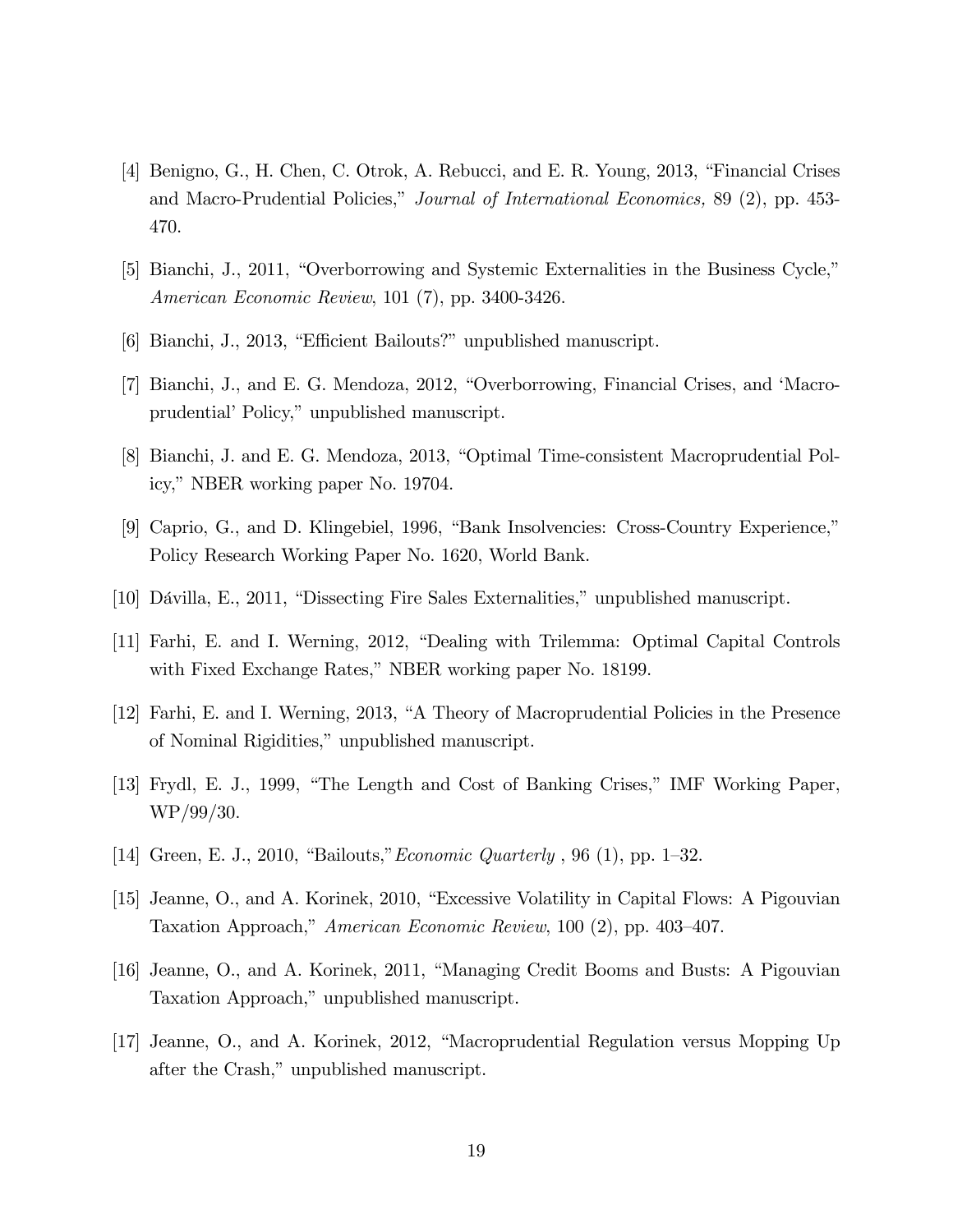- [18] Kehoe, T. J., and D. Levine, 1993, "Debt-Constrained Asset Markets," Review of Economic Studies, 60 (4), pp. 865-888.
- [19] Kiyotaki N. and J. Moore, 1997, "Credit Cycles," *Journal of Political Economy*, 105 (2), pp. 211-248.
- [20] Korinek, A., 2011, "The New Economics of Prudential Capital Controls: A Research Agenda," IMF Economic Review, 59  $(3)$ , pp. 523-561.
- [21] Korinek A. and A. Simsek, 2013, "Liquidity trap and Excessive Leverage," unpublished manuscript.
- [22] Laeven, L., and F. Valencia, 2008, "Systemic Banking Crises: A New Database," IMF Working Paper No. WP/08/224.
- [23] Lane, P. R., and G. M. Milesi-Ferretti, 2007, "The External Wealth of Nations Mark II: Revised and Extended Estimates of Foreign Assets and Liabilities, 1970-2004," Journal of International Economics, 73 (2), pp. 223-250.
- [24] Lindgren, C. J., G. G. Garcia, and M. I. Saal, 1996, Bank Soundness and Macroeconomic Policy, International Monetary Fund.
- [25] Reinhart, C., and K. Rogoff, 2008, "Banking Crises: An Equal Opportunity Menace," NBER Working Paper No. 14587.
- [26] Schmitt-Grohé, S., and M. Uribe, 2003, "Closing Small Open Economy Models," Journal of International Economics, 61 (1), pp.  $163-185$ .
- [27] Schmitt-Grohé, S. and M. Uribe, 2012, "Prudential Policy for Peggers," NBER working paper No. 18031.
- [28] Schmitt-Grohé, S. and M. Uribe, 2013, "Downward Nominal Wage Rigidity, Currency Pegs, and Involuntary Unemployment," unpublished manuscript.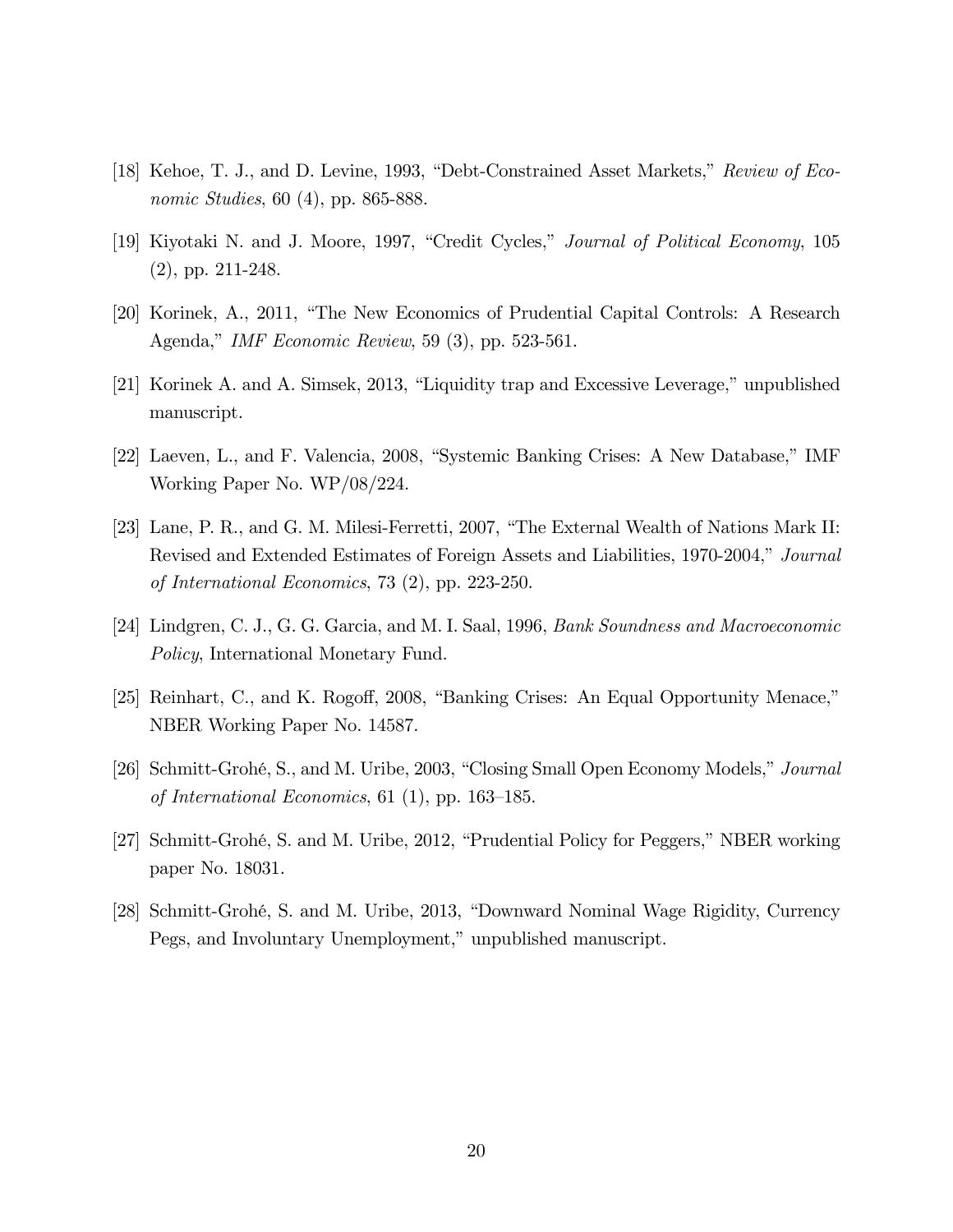### A Appendix

This appendix describes a continuous-time version of the model in Section 3.

### A.1 Setup

Suppose that the households live only between 0 and 1, and maximize their life-time utility. The households' maximization problem is

$$
\max_{\{c_t, x_t, \theta_t, d_t\}_{t=0}^1} \int_0^1 u(c_t)dt + c_1^+, \tag{31}
$$

s.t. 
$$
\dot{d}_t = p_t x_t + c_t - \varepsilon - s_t \left( d_t + \dot{d}_t \right) + S_t \tag{32}
$$

$$
\dot{\theta}_t = x_t \tag{33}
$$

$$
\dot{d}_t \le \phi p_t(\theta_t + x_t) - d_t \text{ for } t \in [0, 1] \tag{34}
$$

$$
c_1^+ + d_1 = \theta_1 y,\tag{35}
$$

where  $u(c) = c^{1-\sigma}/(1-\sigma)$  and  $\sigma > 0$ . To be consistent with the setup in the discrete time model, we introduce the linear (instantaneous) utility at an instant after  $t = 1$ . This consumption is denoted by  $c_1^+$ . If there were no collateral constraint, the marginal utility is one and all resources remaining at  $t = 1$  are consumed at this instant. Because the households obtain returns on collateral y at  $t = 1$ , the remaining resources are  $\theta_1 y - d_1$ . This is represented by (35). Regarding other constraints, (32) is the budget constraint, where  $\varepsilon$  is an endowment that is not pledgeable to foreign lenders. In  $(33)$ , we introduce  $x_t$  to represent changes in the demand for collateral. The households are also faced with the end-of-period collateral constraint (34).<sup>18</sup> In this problem, we assume that the initial conditions are  $d_0 = 0$ and  $\theta_0 = 1$ .

Before deriving the first-order conditions, we rewrite the constraints. First, (32) can be written as

$$
\dot{d}_t = \frac{1}{1+s_t}(p_t x_t + c_t - \varepsilon - s_t d_t + S_t). \tag{36}
$$

<sup>&</sup>lt;sup>18</sup>The beginning-of-period collateral constraint can be written as  $\dot{d}_t \leq \phi p_t \theta_t - d_t$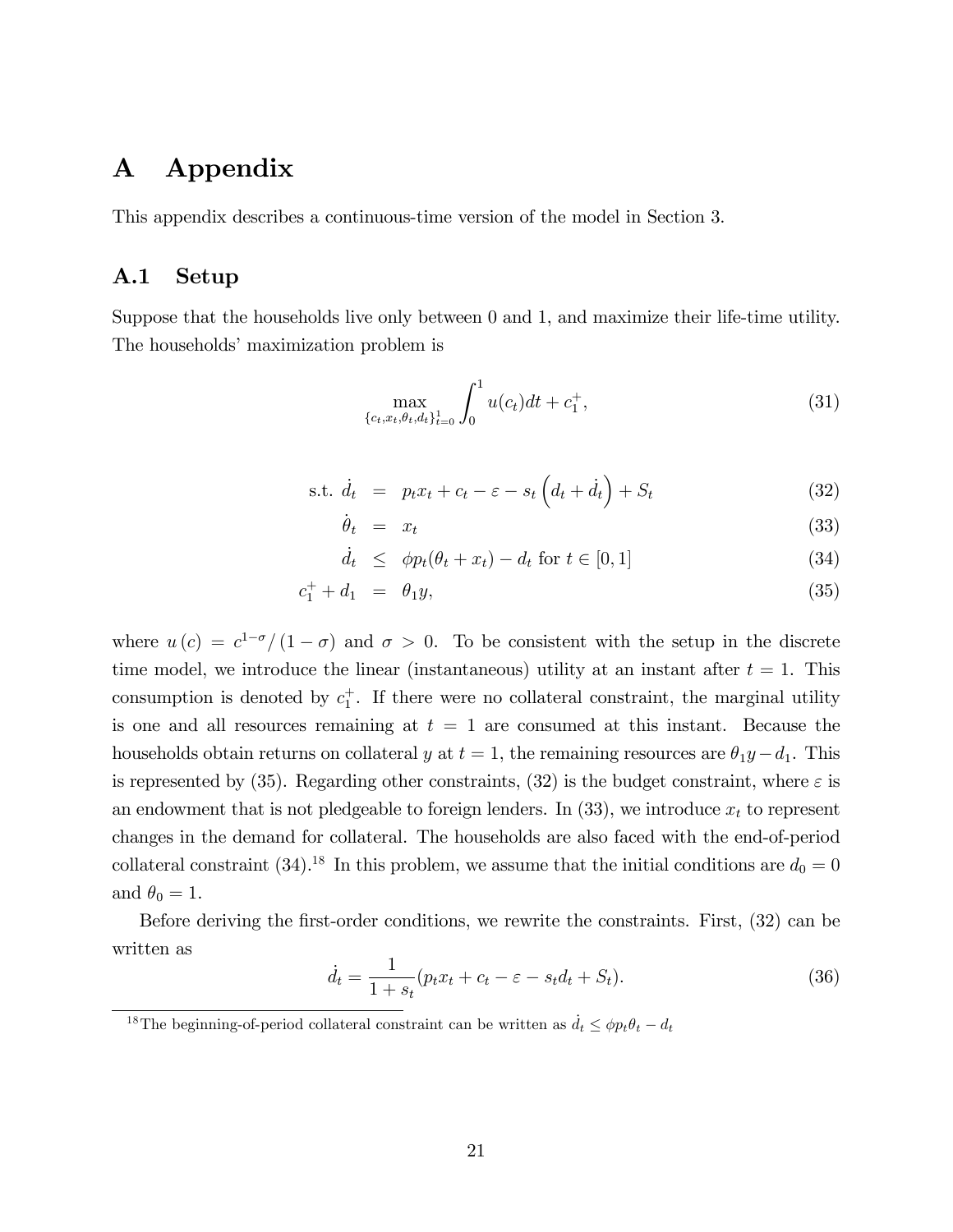Using (36), we eliminate  $\dot{d}_t$  from (34) and rewrite the collateral constraint as

$$
\phi p_t(\theta_t + x_t) - \frac{1}{1+s_t}(p_t x_t + c_t - \varepsilon + d_t + S_t) \ge 0
$$
\n(37)

The Lagrangian is given by

$$
\mathbb{L} = \int_0^1 u(c_t)dt + (\theta_1 y - d_1) \n+ \int_0^1 \gamma_t \left[ \frac{1}{1 + s_t} (p_t x_t + c_t - \varepsilon - s_t d_t + S_t) - \dot{d}_t \right] dt + \int_0^1 \mu_t \left[ x_t - \dot{\theta}_t \right] dt \n+ \int_0^1 \lambda_t \left[ \phi p_t (\theta_t + x_t) - \frac{1}{1 + s_t} (p_t x_t + c_t - \varepsilon + d_t + S_t) \right] dt \n= \int_0^1 \left\{ H(c_t, x_t, d_t, \gamma_t, \mu_t) + \lambda_t \left[ \phi p_t (\theta_t + x_t) - \frac{1}{1 + s_t} (p_t x_t + c_t - \varepsilon + d_t + S_t) \right] \right\} dt \n+ (\theta_1 y - d_1) - \int_0^1 \left( \gamma_t \dot{d}_t + \mu_t \dot{\theta}_t \right) dt,
$$
\n(38)

where  $H(c_t, x_t, d_t, \gamma_t, \mu_t)$  is given by

$$
H(c_t, x_t, d_t, \gamma_t, \mu_t) = u(c_t) + \gamma_t \left[ \frac{1}{1 + s_t} (p_t x_t + c_t - \varepsilon - s_t d_t + S_t) \right] + \mu_t x_t.
$$

Further, applying the integral by parts to  $\int_0^1$  $(\gamma_t \dot{d}_t + \mu_t \dot{\theta}_t) dt$  in (38), we have

$$
\mathbb{L} = \int_0^1 \{ H(c_t, x_t, d_t, \gamma_t, \mu_t) + d_t \dot{\gamma}_t + \theta_t \dot{\mu}_t \n+ \lambda_t \left[ \phi p_t (\theta_t + x_t) - \frac{1}{1 + s_t} (p_t x_t + c_t - \varepsilon + d_t + S_t) \right] \} dt \qquad (39) \n+ (\theta_1 y - d_1) - \gamma_1 d_1 - \mu_1 \theta_1 + \mu_0.
$$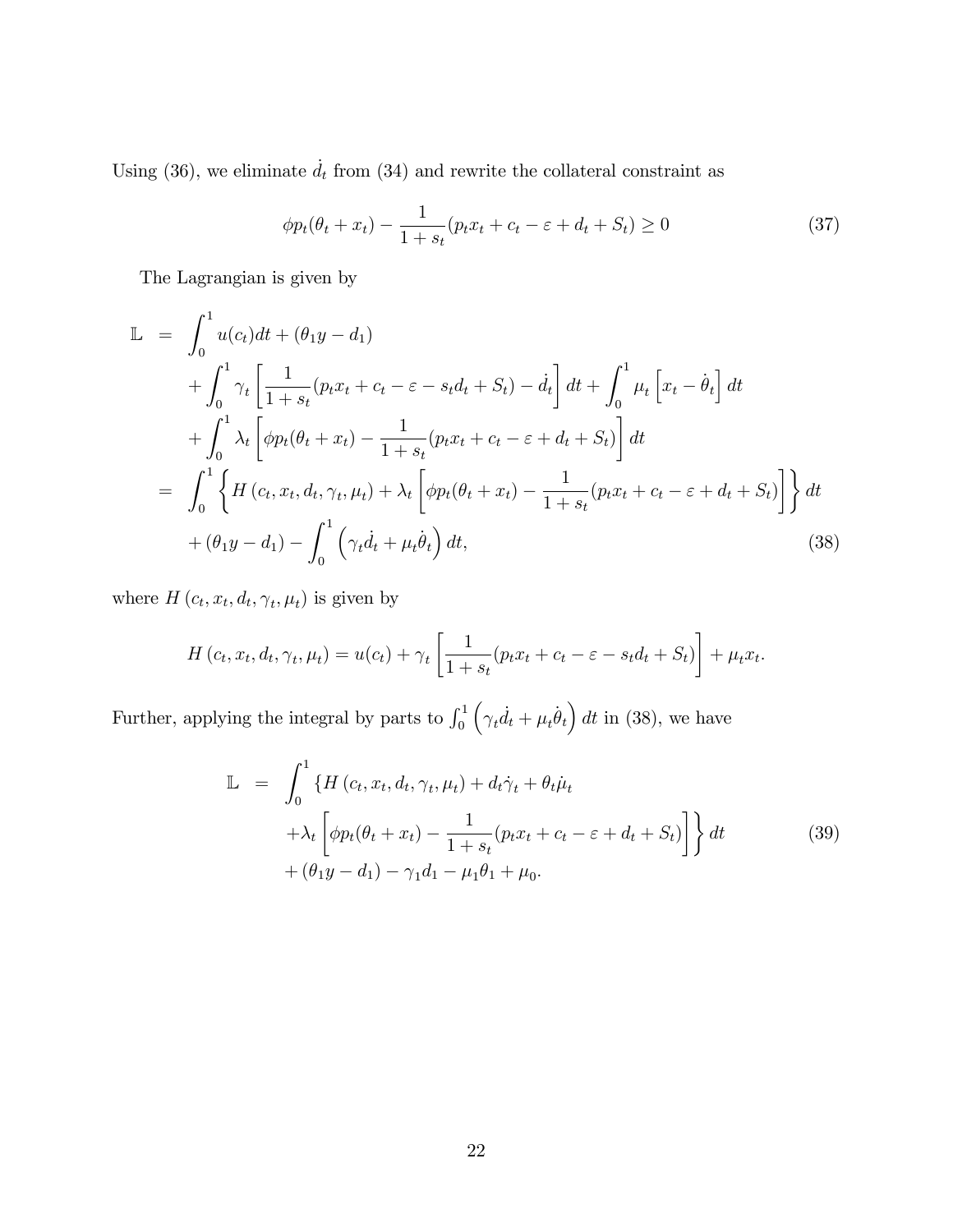The first-order conditions for  $c_t$ ,  $x_t$ ,  $d_t$ , and  $\theta_t$  are

$$
u'(c_t) = \frac{\lambda_t - \gamma_t}{1 + s_t} \tag{40}
$$

$$
\frac{(\gamma_t - \lambda_t) p_t}{1 + s_t} + \mu_t = -\lambda_t \phi p_t \tag{41}
$$

$$
\dot{\gamma}_t = \frac{\lambda_t + s_t \gamma_t}{1 + s_t} \tag{42}
$$

$$
\dot{\mu}_t = -\lambda_t \phi p_t,\tag{43}
$$

respectively. The terminal conditions for  $\gamma_t$  and  $\mu_t$  are obtained from the first-order condition for  $d_1$  and  $\theta_1$ :

$$
\gamma_1 = -1 \tag{44}
$$

$$
\mu_1 = y \tag{45}
$$

The government budget is assumed to be balanced at every t:  $s_t (d_t + \dot{d}_t) = S_t$  and the supply of collateral is constant (i.e.,  $\theta_t = 1$  for  $t \in [0, 1]$ ). Using the assumptions of the balanced government budget and the constant supply of collateral (i.e.,  $\dot{\theta}_t = x_t = 0$ ), the laws of motion for  $d_t$  and the complementary slackness condition can be simplified. In particular, the equilibrium law of motion for  $d_t$  is

$$
\dot{d}_t = c_t - \varepsilon,\tag{46}
$$

and the complementary slackness condition is

$$
(\phi p_t - d_t - c_t + \varepsilon) \lambda_t = 0, \lambda_t \ge 0, \ \phi p_t - d_t - c_t + \varepsilon \ge 0,
$$
\n
$$
(47)
$$

where the last inequality can be obtained from  $(37)$  as follows:

$$
0 \leq \phi p_t(\theta_t + x_t) - \frac{1}{1+s_t}(p_t x_t + c_t - \varepsilon + d_t + S_t)
$$
  
=  $\phi p_t - \frac{1}{1+s_t} \left[ c_t - \varepsilon + d_t + s_t \left( \dot{d}_t + d_t \right) \right]$   
=  $\phi p_t - \frac{1}{1+s_t} \left[ c_t - \varepsilon + s_t \left( c_t - \varepsilon \right) + (1+s_t) d_t \right]$   
=  $\phi p_t - d_t - c_t + \varepsilon$ .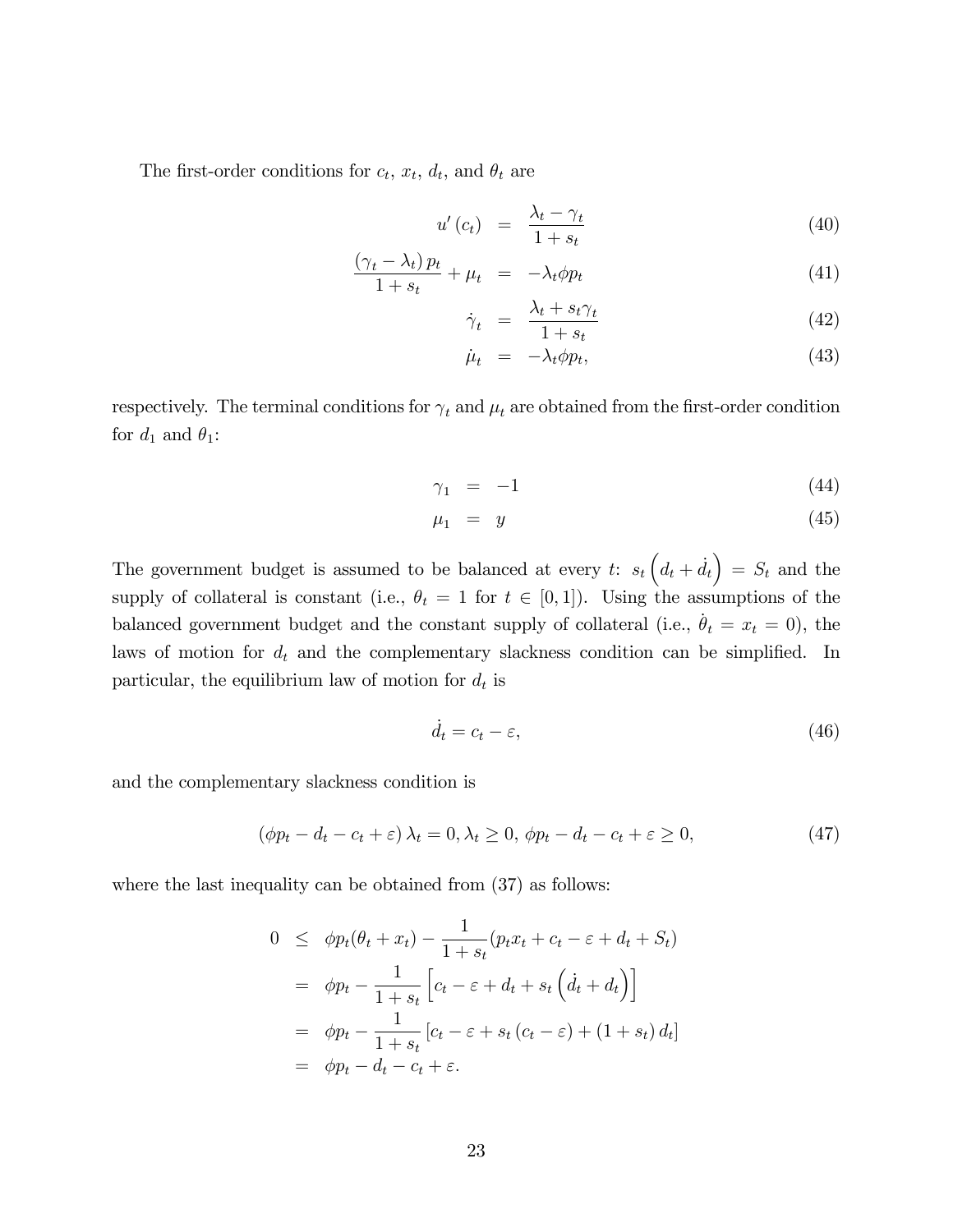Here the second equality uses the government budget constraint and the third equality comes from (46).

It is straightforward to obtain the unconstrained first-best allocation in this model. Suppose that  $\lambda_t = 0$  and  $s_t = 0$ . Let variables with subscript FB be the variables holding under the unconstrained economy. Then (42) reduces to  $\dot{\gamma}_{FB,t} = 0$ . This implies that, together with (44),  $\gamma_{FB,t} = -1$  for  $t \in [0,1]$  since  $\gamma_{FB,t}$  is constant. Under the assumption of the CRRA utility, it immediately follows from (40) and (46) that  $c_{FB,t} = 1$  and  $d_{FB,t} = 1 - \varepsilon$ for  $t \in [0, 1]$ . The differential equation for  $d_{FB,t}$  yields  $d_{FB,t} = (1 - \varepsilon)t$ . To summarize, the first-best allocation is

$$
d_{FB,t} = (1 - \varepsilon)t \tag{48}
$$

$$
c_{FB,t} = 1 \tag{49}
$$

for  $t \in [0, 1]$  and  $c_{FB,1}^+ = y - (1 - \varepsilon)$ . To obtain the price of collateral in the unconstrained economy, (41) and (43) become  $p_{FB,t} = \mu_{FB,t}$  and  $\mu_{FB,t} = 0$ , respectively. Because  $\mu_1 = y$ from (45), it immediately follows

$$
p_{FB,t} = y \text{ for } t \in [0,1]. \tag{50}
$$

#### A.2 The bailouts under the end-of-period collateral constraint

In the continuous time model, we have the following proposition similar to Proposition 2 in the paper.

**Proposition A.1.** Suppose that the household maximizes the utility of  $\int_0^1 u(c_t)dt + c_1^+$  subject to  $(32)$ ,  $(33)$ ,  $(35)$  and the end-of-period collateral constraint  $(34)$ . Then, there exists time $consistent$  subsidy  $s_t^*$  with which the decentralized equilibrium achieves the unconstrained first-best allocation and  $s_t^*$  is equal to the equilibrium shadow price of holding debt in the decentralized economy:

$$
s_t^* = \lambda_t \geq 0.
$$

Depending on the tightness of the collateral constraint, the optimal subsidy  $s_t^*$  is characterized in the following three cases.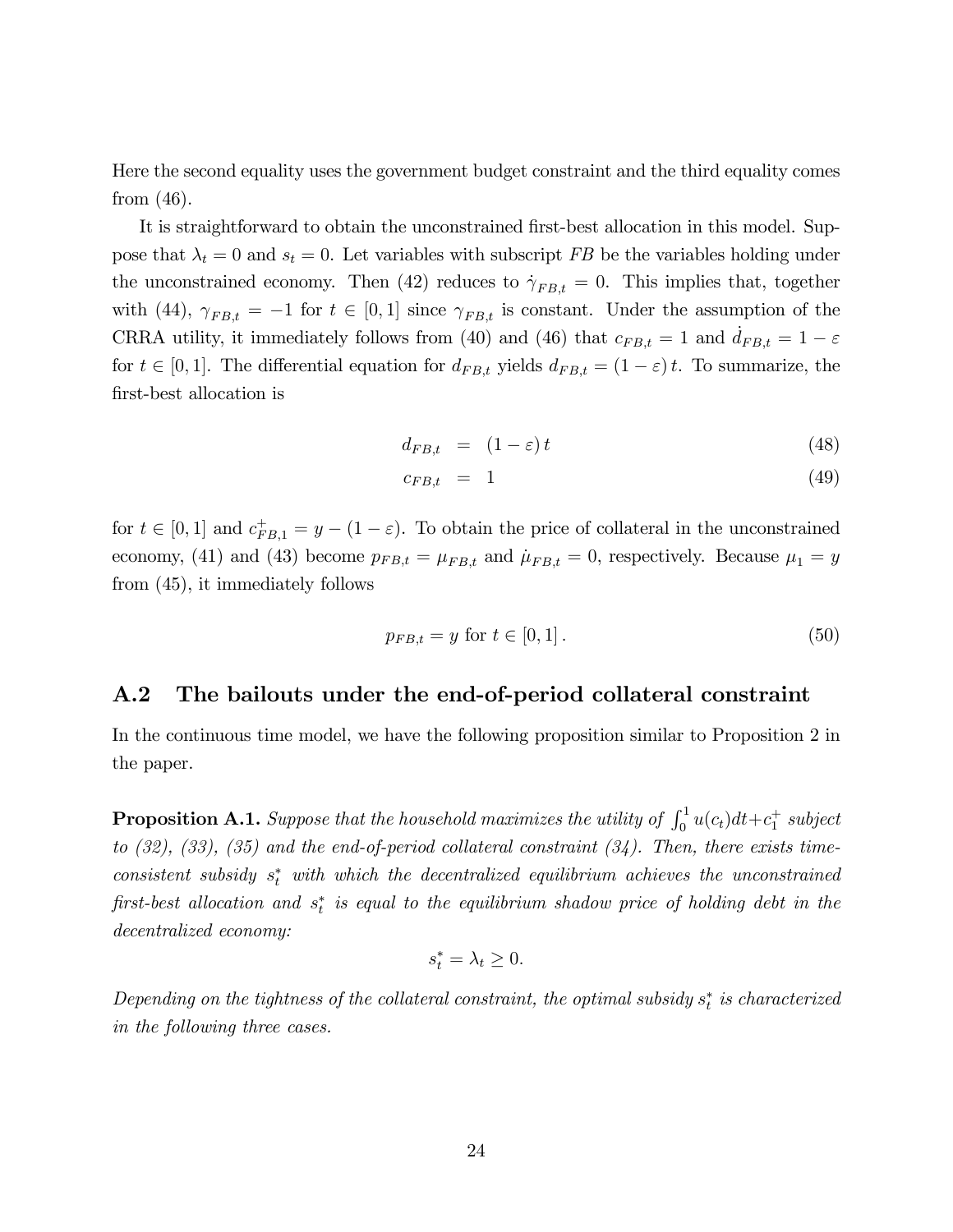**Case (i):** If  $0 < \phi < (1 - \varepsilon) [3 \exp(-1) - 1] / [y \exp(-1)]$ ,  $s_t^* > 0$  for  $t \in [0, 1]$  and given by

$$
s_t^* = \frac{3\exp(t-1) - 1}{(t+1)\phi} - \frac{y\exp(t-1)}{(t+1)(1-\varepsilon)}
$$
(51)

**Case (ii):** If  $(1 - \varepsilon) [3 \exp(-1) - 1] / [y \exp(-1)] \le \phi < 2(1 - \varepsilon) / y$ ,  $s_t^* = 0$  for  $t \in [0, \tau]$ but (51) holds for  $t \in (\tau, 1]$ , where  $\tau = 1 - \log [3 - y\phi/(1 - \varepsilon)].$ **Case (iii):** If  $2(1 - \varepsilon)/y \le \phi$ ,  $s_t^* = 0$  for  $t \in [0, 1]$ .

To prove Proposition A.1, we need to show that, for all cases, we can construct a set of continuously differentiable price, Lagrange multiplier, and costate variables  $\{p_t, \lambda_t, \mu_t, \gamma_t\}_{t \in [0,1]},$ where  $\{c_{FB,t}, d_{FB,t}\}_{t\in[0,1]}$  and  $\{p_t, \lambda_t, \mu_t, \gamma_t\}_{t\in[0,1]}$  satisfy the first-order conditions (40)-(43) and the complementary slackness condition (47) with the optimal subsidy  $\{s_t^*\}_{t\in[0,1]}$ .

In the proof, we first consider Case (iii). In this case, the collateral constraint does not bind and thus there is no need to activate the bailouts (i.e.,  $s_t^* = 0$  for all  $t \in [0, 1]$ ) to achieve the first-best allocation. Next, we turn to Cases (i) and (ii). Case (i) represents that the collateral constraint always binds for all  $t \in [0, 1]$  while Case (ii) represents that it binds only for  $t \in [\tau, 1]$ . In both cases, we show that all first-order conditions are satisfied under the first-best allocation and the optimal subsidy.

The first step is to show that, under the condition for  $\phi$  in Case (iii), the first-best allocation is achieved under  $s_t^* = \lambda_t = 0$  for  $t \in [0, 1]$ . The condition  $\phi \geq 2(1 - \varepsilon)/y$  is equivalent to

$$
0 \leq \phi y - 2(1 - \varepsilon)
$$
  
\n
$$
\leq \phi p_{FB,t} - (1 - \varepsilon)t - (1 - \varepsilon)
$$
  
\n
$$
= \phi p_{FB,t} - d_{FB,t} - c_{FB,t} + \varepsilon,
$$

for all  $t \in [0, 1]$ . Thus,  $d_{FB,t} + c_{FB,t} - \varepsilon \leq \phi p_{FB,t}$  for all  $t \in [0, 1]$  if  $\phi \geq 2 (1 - \varepsilon) / y$ . From (47),  $\lambda_t = 0$  for all  $t \in [0, 1]$ , and  $\mu_{FB,t} = p_{FB,t} = y$  trivially satisfy the first order conditions.

Next, we consider Cases (i) and (ii), where  $s_t^*$  can be positive for some t. Under  $s_t = \lambda_t$ , (40) can be written as

$$
\frac{\lambda_t - \gamma_t}{1 + \lambda_t} = u'(c_{FB,t}) = 1 \Rightarrow \gamma_t = -1 \text{ for } t \in [0,1].
$$
\n
$$
(52)
$$

This implies  $\dot{\gamma}_t = 0$  from (42) and is consistent with (44). Note that  $c_{FB,t} = 1$  and (48) are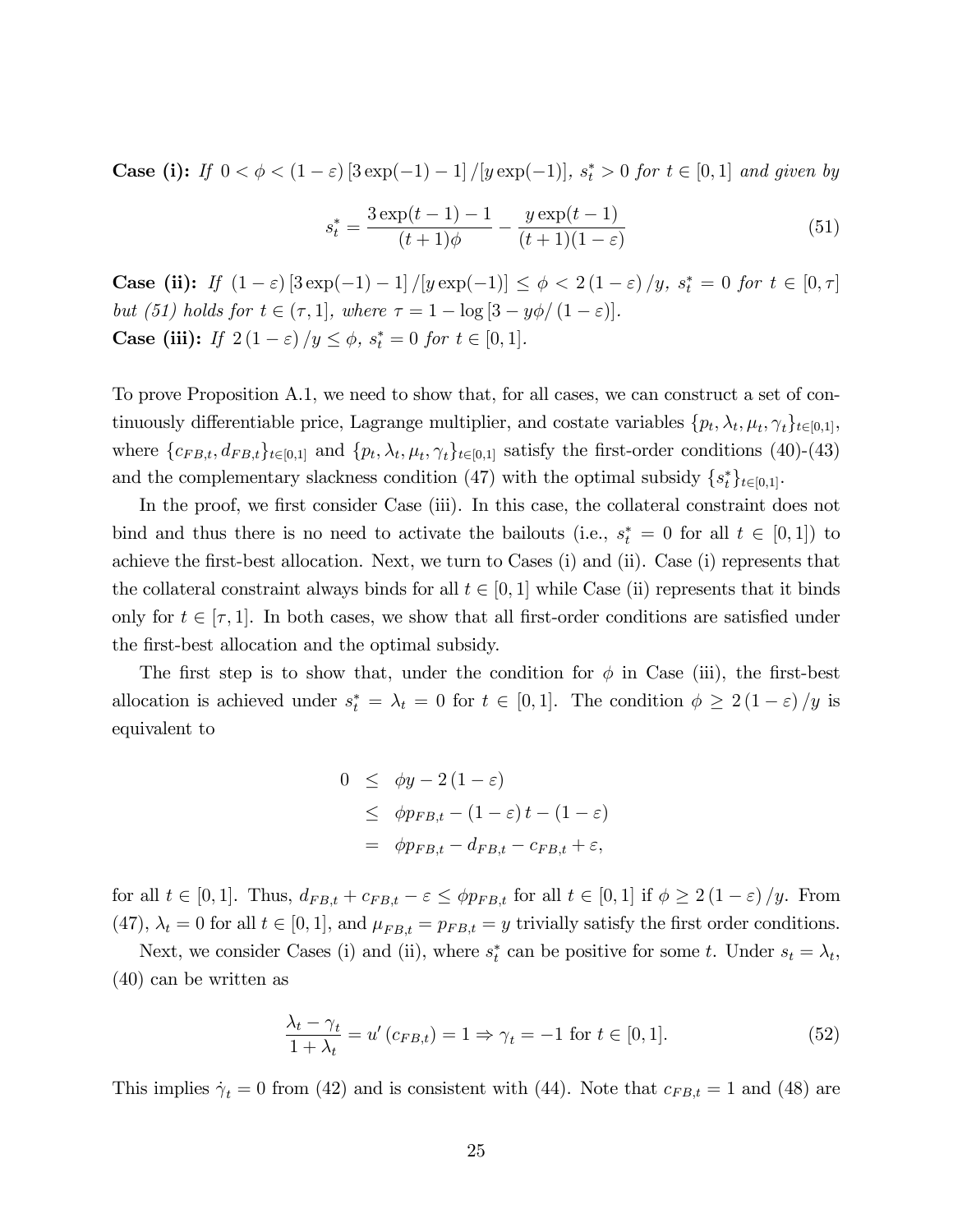consistent with  $c_{FB,1}^+ = y - (1 - \varepsilon)$  due to (46). Also, (52) simplifies (41) to

$$
\mu_t = p_t - \lambda_t \phi p_t. \tag{53}
$$

For Case (i), we suppose that  $\lambda_t > 0$  for all  $t \in [0, 1]$  and construct prices under the supposition. We then confirm that the supposition of  $\lambda_t > 0$  is consistent with all first-best allocation and the constructed  $\mu_t$  and  $p_t$ . To compute  $\mu_t$ , we solve the differential equation for  $\mu_t$  under  $s_t = \lambda_t > 0$ :

$$
\dot{\mu}_t - \mu_t + \frac{d_{FB,t} + c_{FB,t} - \varepsilon}{\phi} = 0,
$$

which can be obtained from  $(43)$ ,  $(53)$ , and the complementary slackness condition implying  $p_t = (d_{FB,t} + c_{FB,t} - \varepsilon)/\phi$ . The above equation immediately follows from (48) and (49) that

$$
\dot{\mu}_t - \mu_t + \frac{(t+1)(1-\varepsilon)}{\phi} = 0.
$$
\n(54)

The general solution to this differential equation is

$$
\mu_t = \frac{(t+2)(1-\varepsilon)}{\phi} + C \exp(t),\tag{55}
$$

where C denotes an arbitrary constant. By the terminal condition  $(45)$ ,  $(55)$  is

$$
\mu_t = \frac{(t+2)(1-\varepsilon)}{\phi} + \left[y - \frac{3(1-\varepsilon)}{\phi}\right] \exp(t-1).
$$
\n(56)

Taking derivative of this equation with respect to t yields

$$
\dot{\mu}_t = \frac{1 - \varepsilon}{\phi} + \left[ y - \frac{3(1 - \varepsilon)}{\phi} \right] \exp(t - 1). \tag{57}
$$

Now, we can find the path of  $\lambda_t$  and the optimal subsidy shown in the proposition. Substituting (57) and  $p_t = (d_{FB,t} + c_{FB,t} - \varepsilon) / \phi = (t+1) (1-\varepsilon) / \phi$  into (43) yields

$$
\frac{1-\varepsilon}{\phi} + \left[ y - \frac{3(1-\varepsilon)}{\phi} \right] \exp(t-1) = -\lambda_t (t+1) (1-\varepsilon).
$$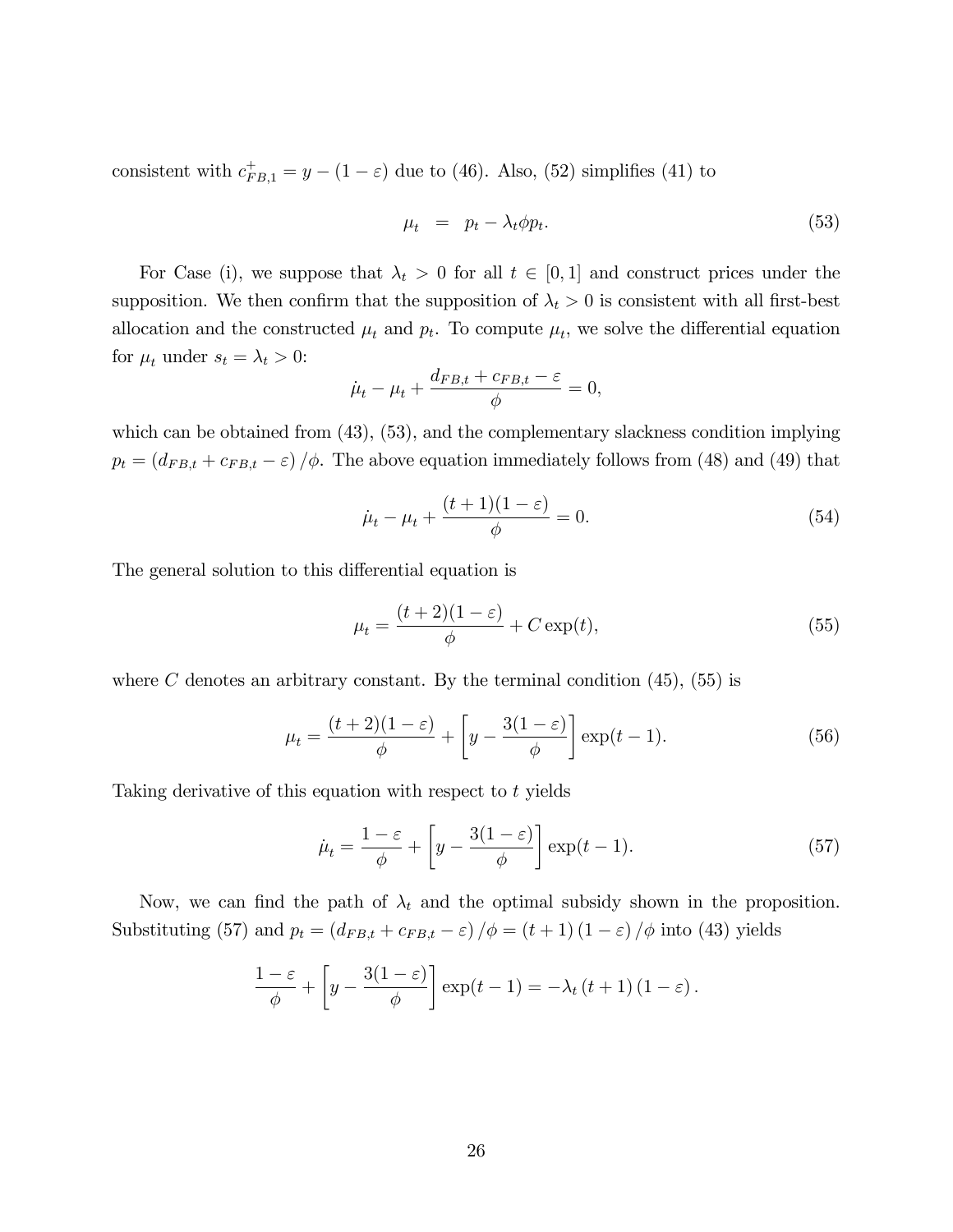Solving for  $\lambda_t$ , we have

$$
\lambda_t = -\frac{1}{\phi(t+1)} - \left[ \frac{y}{(1-\varepsilon)(t+1)} - \frac{3}{\phi(t+1)} \right] \exp(t-1)
$$
  
= 
$$
\frac{3 \exp(t-1) - 1}{(t+1)\phi} - \frac{y \exp(t-1)}{(t+1)(1-\varepsilon)},
$$
(58)

Note that  $s_t = \lambda_t$  leads to (51) in the proposition.

To complete the proof for Case (i), we must confirm the supposition  $\lambda_t > 0$  as well as  $\mu_t > 0$  for all  $t \in [0, 1]$ , consistent with the interpretation as the Lagrange multiplier. Here, if we eliminate y from (58) using the condition  $\phi < (1 - \varepsilon) [3 \exp(-1) - 1] / [y \exp(-1)]$  in Case (i), we can confirm that  $\lambda_t > 0$  for all  $t \in [0, 1]$ . Moreover, (43) implies that  $\mu_t < 0$  for all  $t \in [0, 1]$  because  $\lambda_t > 0$  and  $p_t = (d_{FB,t} + c_{FB,t} - \varepsilon) / \phi > 0$  for all  $t \in [0, 1]$ . Note that evaluating (56) at  $t = 0$ , we have

$$
\mu_0 = \frac{2(1-\varepsilon)}{\phi} + \left[ y - \frac{3(1-\varepsilon)}{\phi} \right] \exp(-1) > 0
$$

because  $2 - 3 \exp(-1) > 0$ . From the terminal condition (15),  $\mu_1 = y > 0$ . Therefore, given that  $\mu_0 > 0$ ,  $\mu_1 > 0$ , and  $\mu_t < 0$  for all  $t \in [0, 1]$ ,  $\mu_t$  must be positive for  $t \in [0, 1]$ , consistent with the interpretation as the Lagrange multiplier for  $\dot{\theta}_t = x_t$ .

For Case (ii), we need to consider the time periods  $t \in [0, \tau]$  and  $t \in (\tau, 1]$  separately. In particular, we suppose that  $\lambda_t = 0$  for  $t \in [0, \tau)$  and  $\lambda_t > 0$  for  $t \in [\tau, 1]$ , and show that the constructed  $\lambda_t$  and  $\mu_t$  are consistent with all first-order conditions and the supposition.

For  $t \in (\tau, 1]$ , we construct  $\mu_t$  by solving the differential equation for  $\mu_t$  under  $\lambda_t > 0$ as in Case (i). From (57),  $\ddot{\mu}_t = \left[y - 3(1 - \varepsilon)/\phi\right] \exp(t - 1)$ , and  $\ddot{\mu}_t < 0$  because Case (ii) satisfies  $\phi < 3(1-\varepsilon)/y$ . Since  $\lambda_t = 0$  at  $t = \tau$  where  $\tau = 1 - \log[3 - y\phi/(1-\varepsilon)]$ , we have  $\dot{\mu}_t = 0$  at  $t = \tau$ . Therefore,  $\ddot{\mu}_t < 0$  implies that  $\dot{\mu} < 0$  for all  $t \in (\tau, 1]$ , confirming the supposition of  $\lambda_t > 0$ . Furthermore, the terminal condition for  $\mu_1 = y$  and  $\mu_t < 0$  for all  $t \in (\tau, 1]$  ensure that  $\mu_t$  must be positive for all  $t \in (\tau, 1]$ .

For  $t \in [0, \tau)$ , the supposition of  $s_t = \lambda_t = 0$  implies that  $\mu_t = p_t$  from (53) and  $\mu_t = 0$ from (43). Hence,  $p_t$  and  $\mu_t$  are constant at  $p_t = \mu_t = \mu_0$  for  $t \in [0, \tau]$ . This  $\mu_0$  is obtained from (56) at  $t \to \tau$ . That is,

$$
\mu_0 = \mu_{\tau}
$$
  
=  $\frac{(\tau + 1)(1 - \varepsilon)}{\phi} = \frac{d_{FB,\tau} + c_{FB,\tau} - \varepsilon}{\phi} = p_{\tau} > 0,$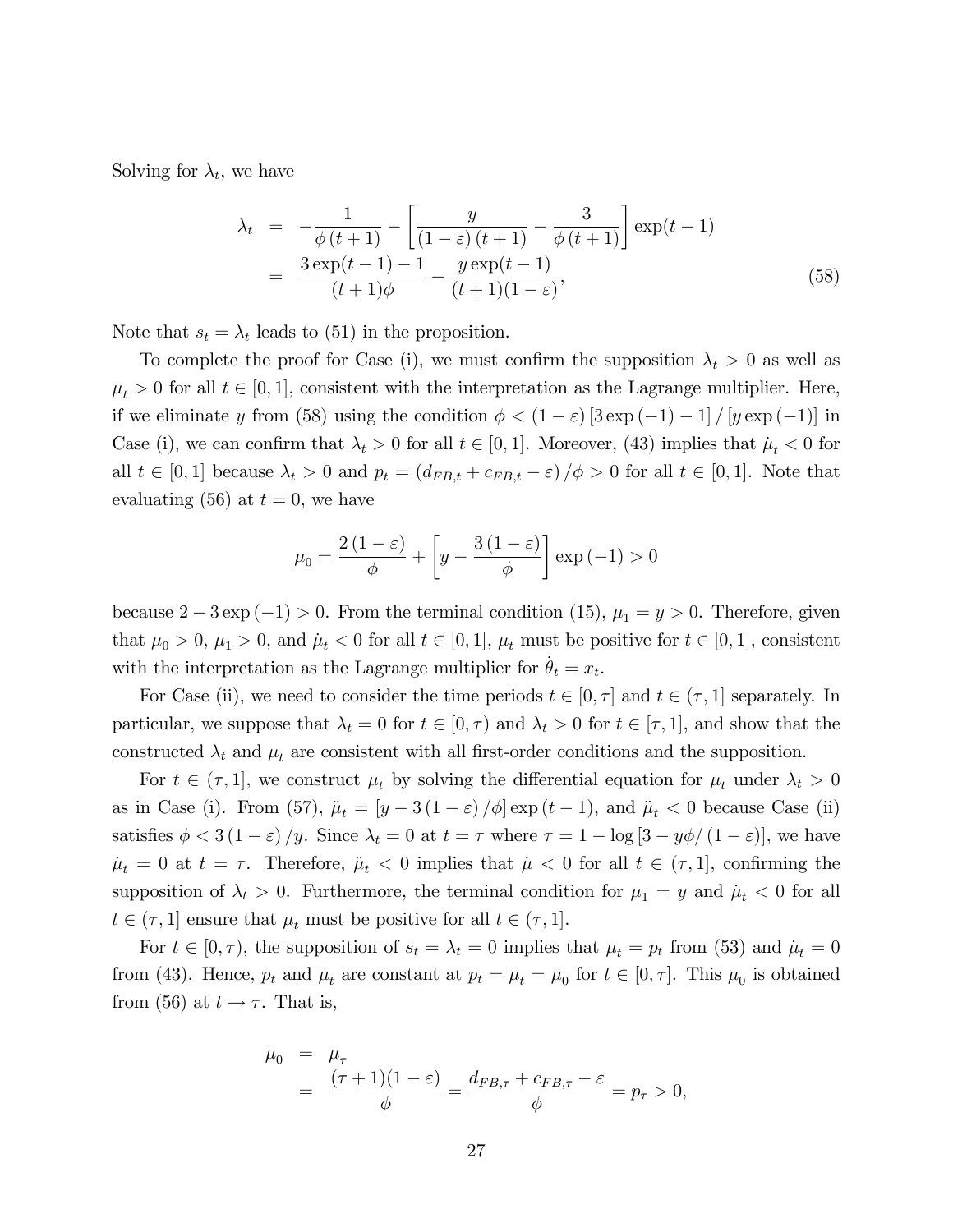because  $\mu_t$  must be continuously differentiable for all  $t \in [0, 1]$  including  $t = \tau$ . This positive  $\mu_t$  is consistent with the interpretation as the Lagrange multiplier. Finally, we confirm the supposition of  $\lambda_t = 0$  for  $t \in [0, \tau)$ . The obtained  $\mu_{\tau}$  implies

$$
\frac{d_{FB,t} + c_{FB,t} - \varepsilon}{\phi} < \frac{d_{FB,\tau} + c_{FB,\tau} - \varepsilon}{\phi} = p_{\tau} = p_t,
$$

for any  $t \in [0, \tau)$ , leading to  $\phi p_t > d_{FB,t}+c_{FB,t}-\varepsilon$ . This is consistent with the complementary slackness condition under  $\lambda_t = 0$  and thus confirms the supposition of  $\lambda_t = 0$ .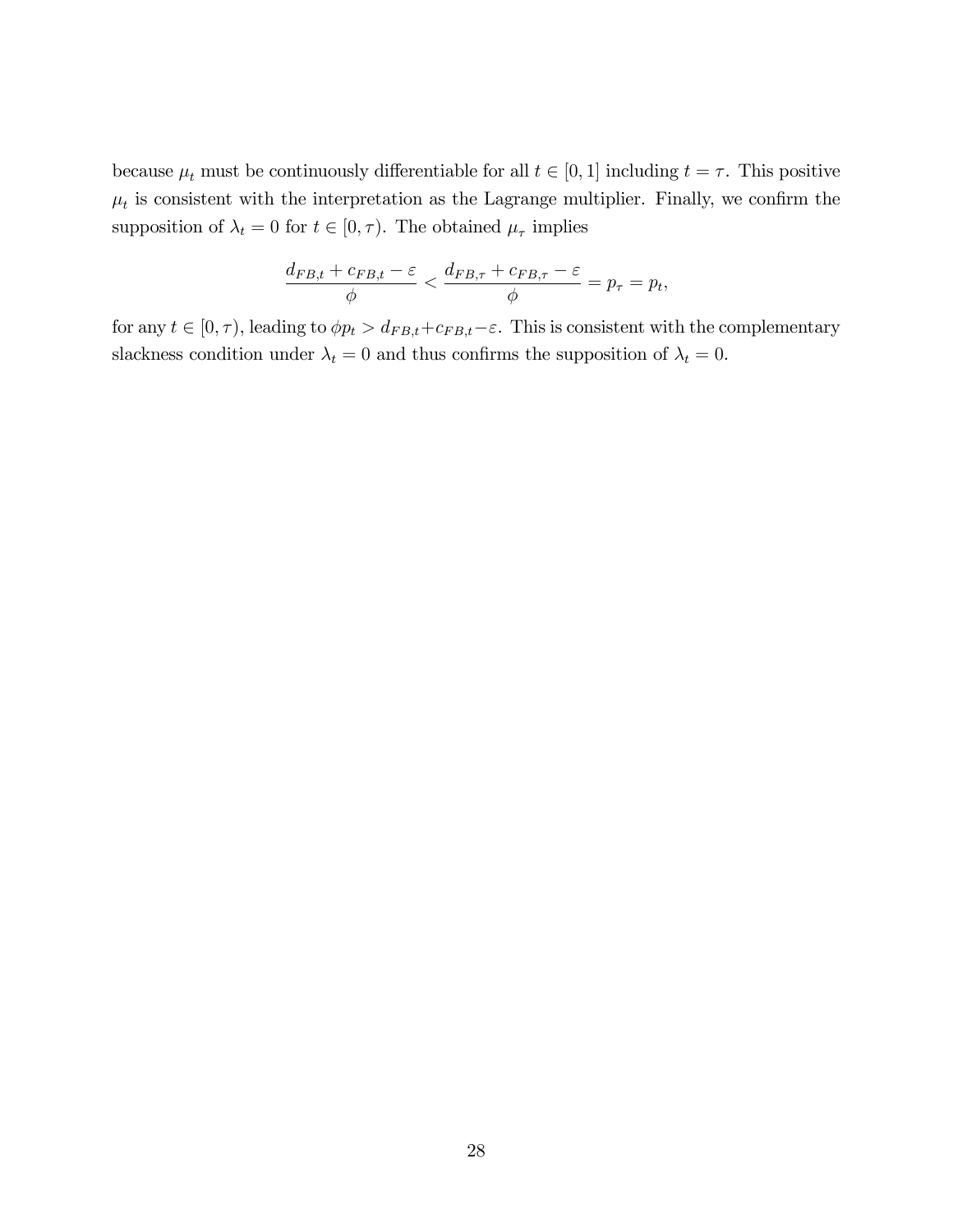|                                 | Laissez-faire economy | <b>Bailouts</b> |
|---------------------------------|-----------------------|-----------------|
| Debt                            | 0.335                 | 0.471           |
|                                 | (0.016)               | (0.045)         |
| Asset price                     | 0.962                 | 1.273           |
|                                 | (0.018)               | (0.121)         |
| Consumption                     | 0.990                 | 0.985           |
|                                 | (0.015)               | (0.009)         |
| Subsidy (percent)               |                       | 67.0            |
|                                 |                       | (22.4)          |
| Fiscal cost (percentage of GDP) |                       | 31.6            |
|                                 |                       | (13.2)          |

Table 1: Average and standard deviations of the variables

Note: The numbers in each entry report the average and the standard deviations of the debt position, asset price, and consumption in the laissez-faire economy and the economy with bailouts. The numbers without parentheses refer to the average of variables, and the numbers in parentheses below the average are the standard deviations of the corresponding variables. These moments are from the numerically approximated ergodic distributions with 1,000 periods and 1,000 simulations. The second column also reports the average and standard deviation of the optimal subsidy and the fiscal cost of bailouts measured by the lump-sum tax relative to the GDP.